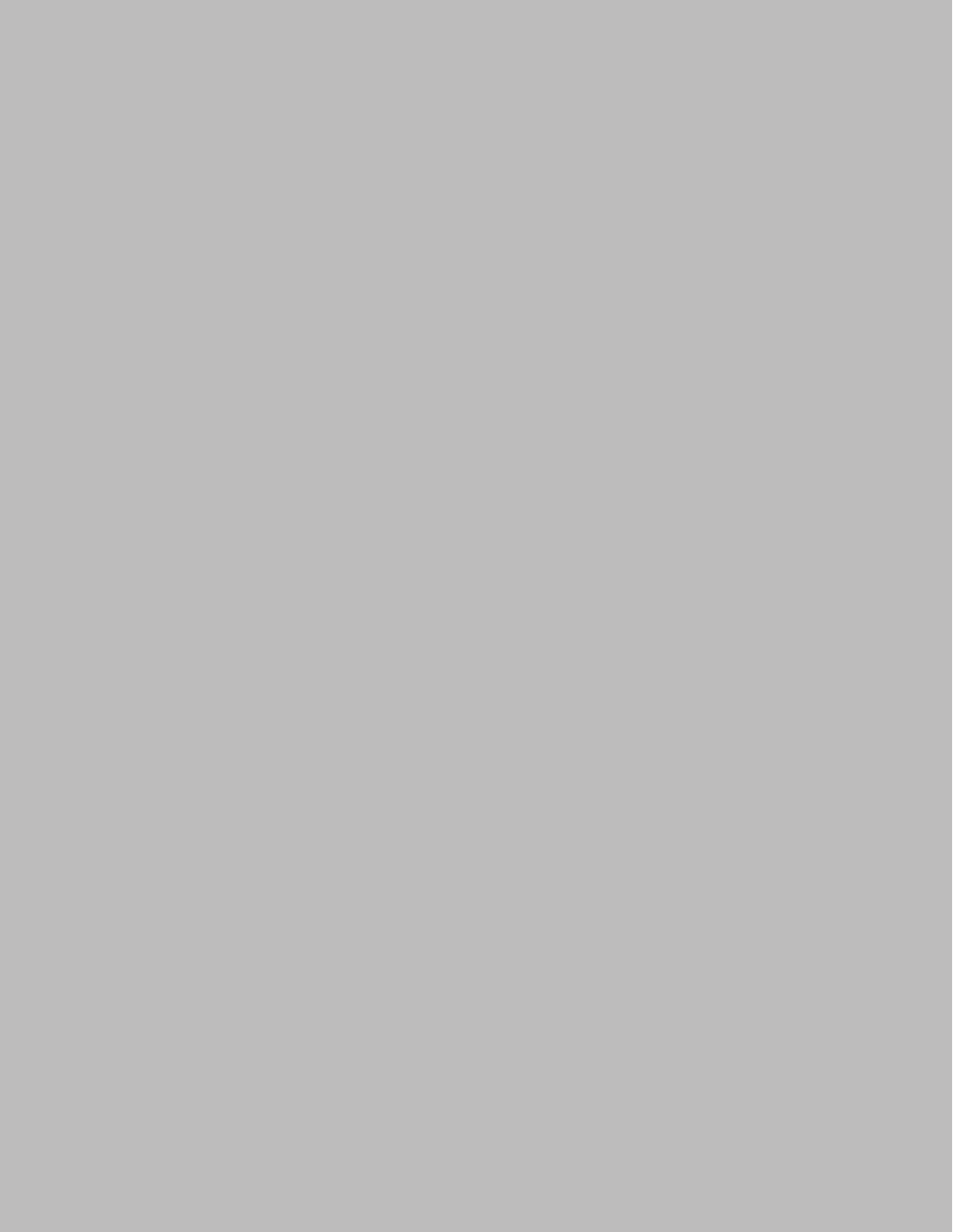# **Coordinating care for dual-eligible beneficiaries**

### **Chapter summary**

Beneficiaries who qualify for Medicare and Medicaid often have complex care needs that result in high program spending, yet the care furnished to them is typically uncoordinated. In June 2010, the Commission reported that combined program spending on dual-eligible beneficiaries varied considerably by number of chronic conditions, whether the beneficiary had dementia, and whether the beneficiary received care in a nursing home. It noted that improving the care for dual-eligible beneficiaries ideally would require integration of the financing and service delivery and described a handful of integrated programs. Although some integrated programs coordinate the Medicare and Medicaid services furnished to dual-eligible beneficiaries, those programs are small in number and enrollment.

As part of our ongoing work considering how to improve the coordination of services furnished to dual-eligible beneficiaries, this year we report on programs with the potential to integrate and coordinate services provided to their enrollees. In integrated programs, either a managed care organization or a provider receives capitated payments from the Medicare and Medicaid programs and assumes risk for the full spectrum of the dual-eligible beneficiaries' care. Some states implement care coordination programs that retain the fee-for-service system (and are paid a small monthly amount). While these programs do not align the financial and care management incentives as the capitated programs do, they represent a step toward integration of

#### **In this chapter**

- Integrated programs vary in approach and scope
- Integrated programs had similar key care coordination elements and challenges
- Key information is often missing from D–SNP model-of-care descriptions but is available from other data sources

Conclusions and next steps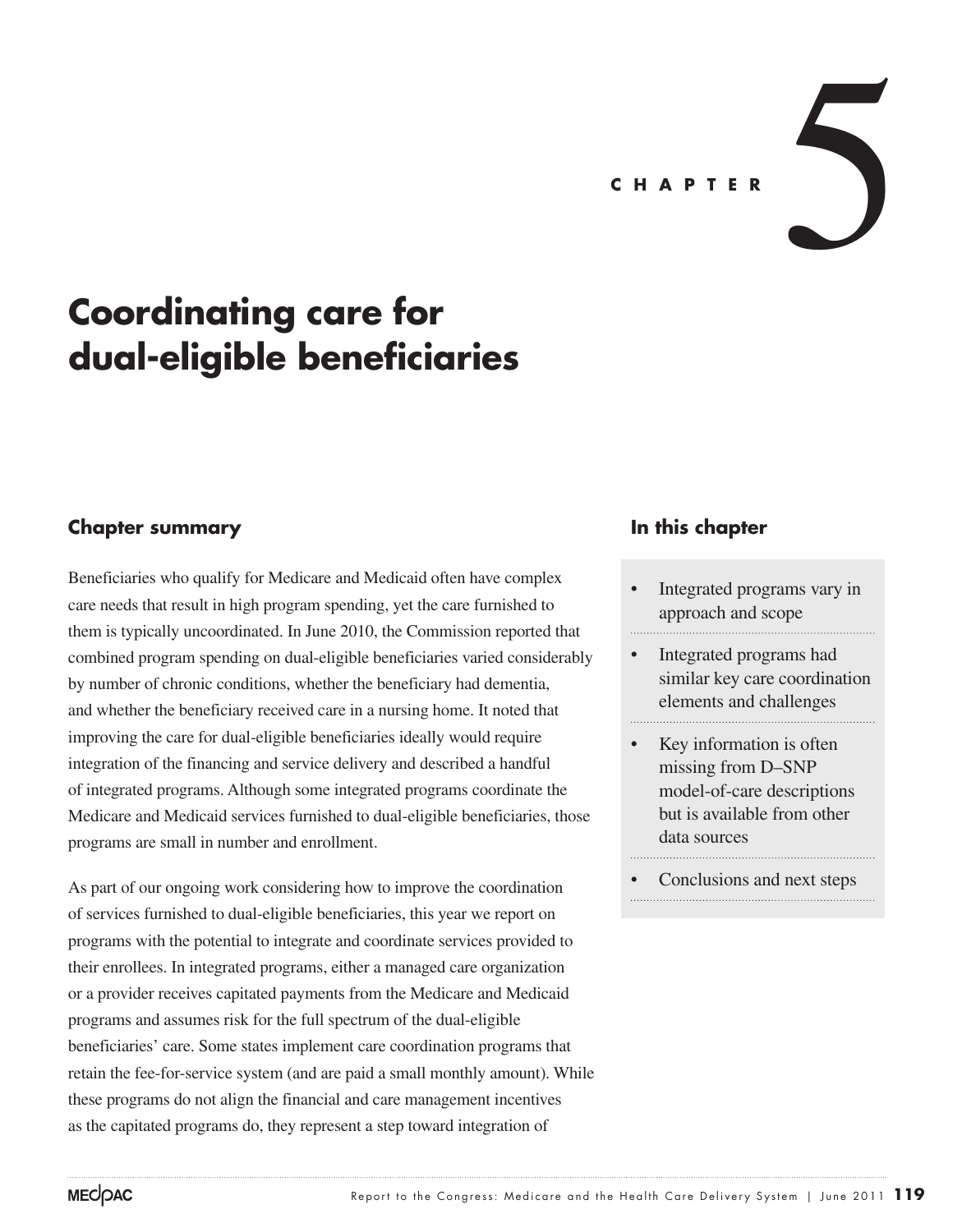Medicare and Medicaid benefits. Commission staff conducted interviews and site visits to understand how integrated programs coordinate care and what lessons can be learned for states and entities seeking to develop integrated programs. Another avenue for coordinating care is through dual-eligible special needs plans (D–SNPs). D–SNPs are Medicare Advantage (MA) plans that target their enrollment to dualeligible beneficiaries and thus have the potential to integrate and coordinate the services covered by both Medicare and Medicaid. Staff also examined D–SNPs' model-of-care descriptions submitted to CMS to evaluate whether D–SNPs were adequately coordinating beneficiaries' care and were integrating beneficiaries' Medicaid benefits.

We found that integrated programs vary considerably in their design and in the scope of services they manage. No single approach seemed likely to fit in every state, and the lack of comparable outcomes research on most approaches leaves open the question of which models are more effective. Nevertheless, we found two constants. First, administrators of integrated programs told us that the flexibility of capitated payments allowed them to deliver the mix of medical and social services each patient needed. Second, all the programs were similar in a number of key care coordination activities, including care transitions, medication reconciliation, patient education, and patient assessment with respect to risk for hospitalization or nursing home placement.

Expanding enrollment was a challenge for many of the programs. Program officials had ideas about how to grow enrollment but acknowledged that these ideas were likely to result in only incremental expansion. Many interviewees told us that the requirement to recruit on a person-by-person basis was a key limitation to expansion. State officials also consistently commented on the lack of financial incentives for states to pursue integrated programs, most notably that states cannot share in Medicare savings.

CMS may want to modify its model-of-care requirements for two reasons. First, the information that SNPs have submitted was too general to evaluate the plans' care coordination activities, whether the D–SNPs integrate Medicare and Medicaid services, or whether the D–SNPs tailored care coordination activities to the enrolled population. Some key care coordination elements and the plan's integration with Medicaid are not required elements in the model of care, and, with a few exceptions, plans did not describe them. To meet the requirements of the Patient Protection and Affordable Care Act of 2010 that all SNPs be approved by the National Committee for Quality Assurance, CMS recently announced an approval process based on evaluation of the plans' models of care. While this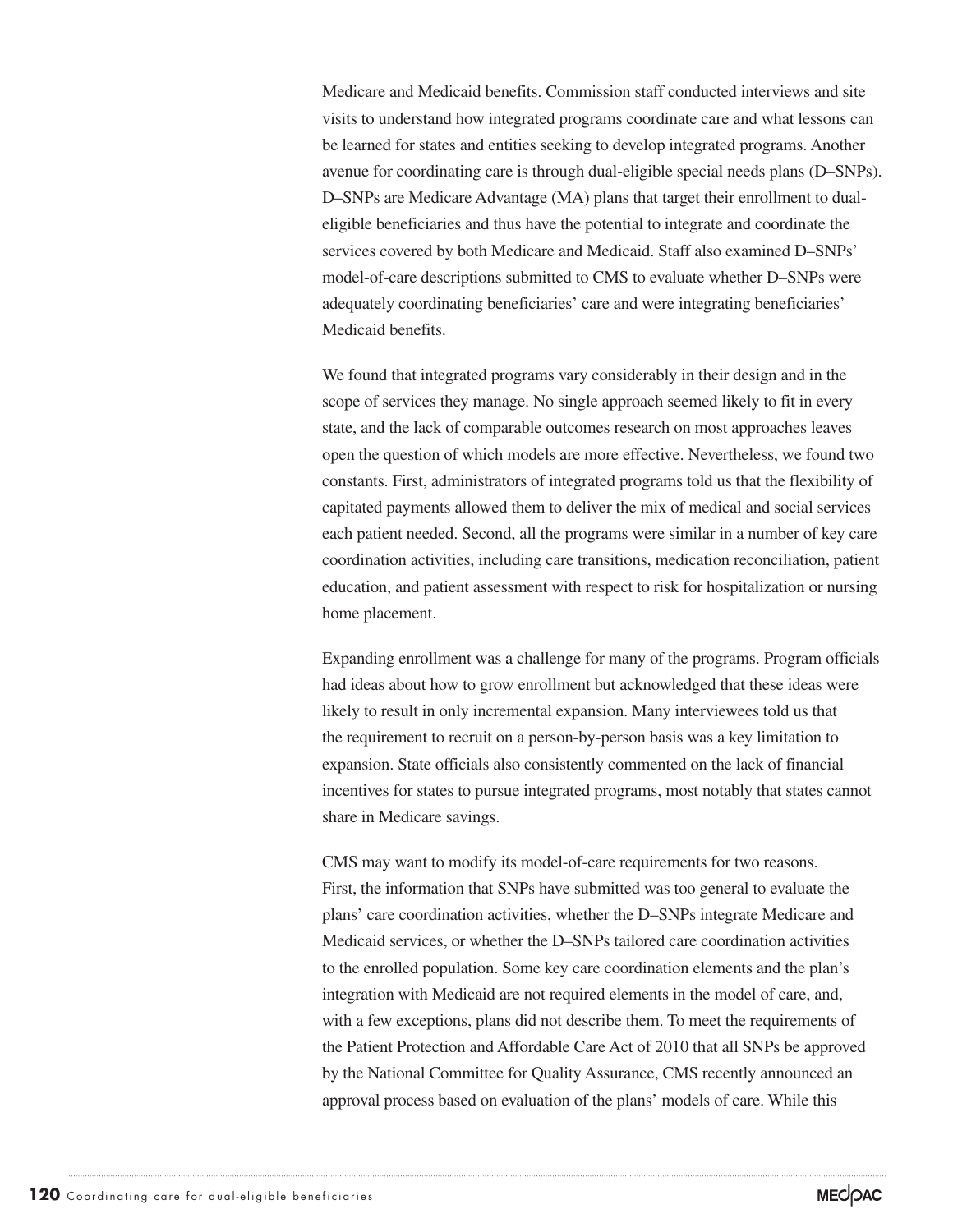approval process may improve the specificity of the model-of-care descriptions, it will not eliminate the gaps in the model of care requirements. Second, SNPs already report care coordination and integration activities in other reporting requirements, including quality measures to the National Committee for Quality Assurance and a detailed set of questions as part of the plan's MA application to CMS. CMS should target and streamline its model-of-care requirements to those key elements that are not otherwise available.

It is also not possible to evaluate the quality of care furnished by most D–SNPs. The star rating information for most SNPs is included in the overall reporting under a larger MA contract, which includes non-SNP plans. In addition, CMS has not routinely made available other quality information submitted by SNPs, including SNP-specific Healthcare Effectiveness Data and Information Set measures and structure and process measures developed by the National Committee for Quality Assurance. The Commission encourages CMS to shift its quality focus to outcome measures such as patient satisfaction, quality of life, and rates of emergency room use; institutionalization for long-term care; hospital admission and readmission rates; and medication errors. Many of these measures would allow for comparisons across the programs, MA plans, SNPs, and fee-for-service Medicare. D–SNPs could also be required to report the degree of integration with Medicaid.

Over the coming year, the Commission plans to continue its work identifying key elements of care coordination that should be components of any integrated care program and exploring program designs that improve care for dual-eligible beneficiaries. ■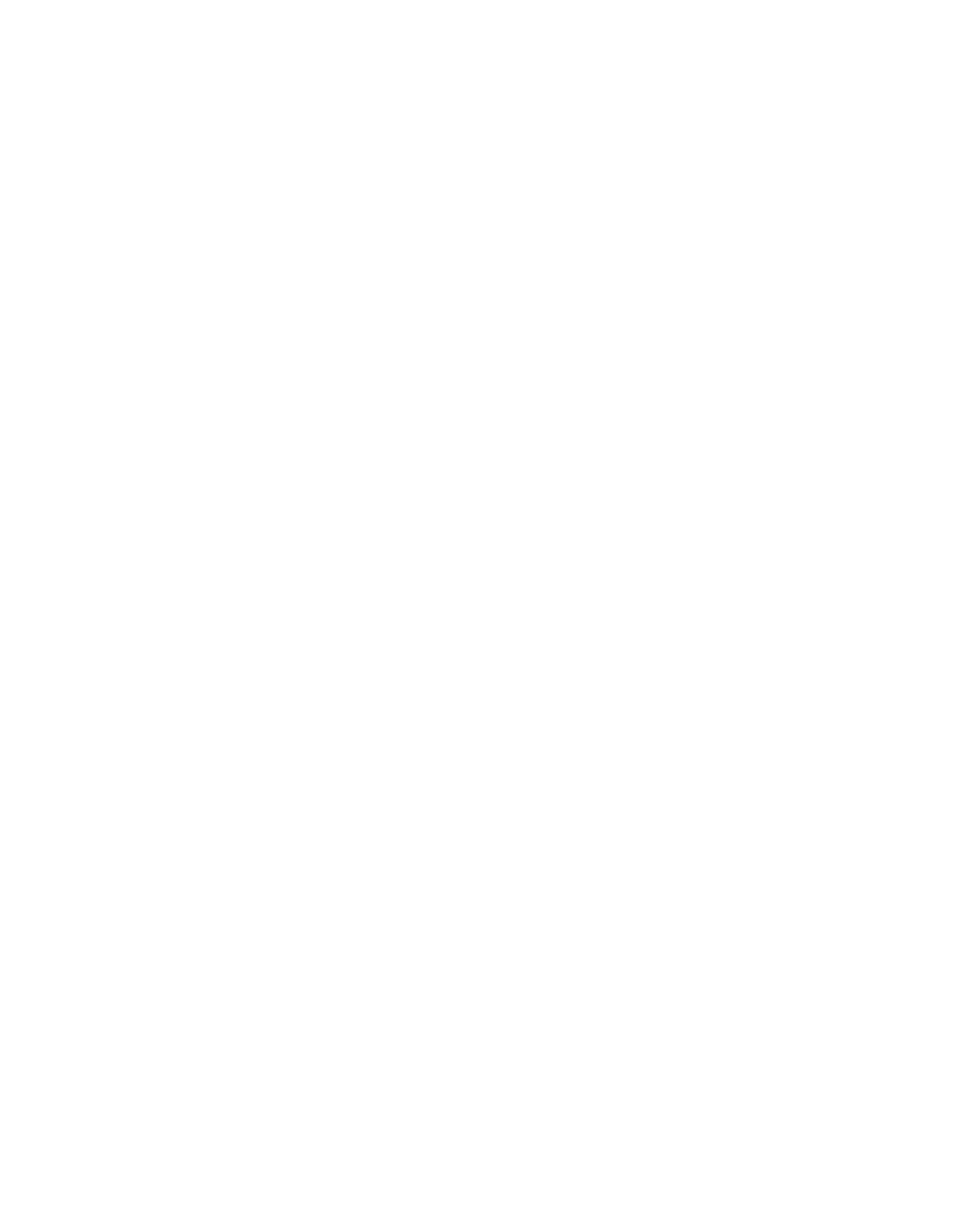Many dual-eligible beneficiaries are frail, have disabilities, or have multiple chronic conditions, including some form of cognitive impairment. Their conditions often result in high program spending and many of these beneficiaries need coordinated care. Because dual-eligible beneficiaries qualify for benefits under Medicare and Medicaid, their care in particular needs to be coordinated so that their providers are aware of their acute and chronic medical, behavioral health, long-term care, and social service needs and the care they receive. Last year, the Commission reported that the combined program spending on dualeligible beneficiaries varied considerably according to the number of a beneficiary's chronic conditions, whether the beneficiary had dementia, and whether the beneficiary received care in a nursing home. The Commission noted that improving care for dual-eligible beneficiaries would require the integration of Medicare and Medicaid financing and care delivery. In addition, the Commission reviewed the literature on integrated programs—programs that coordinate Medicare and Medicaid benefits for dual-eligible beneficiaries (Medicare Payment Advisory Commission 2010).

This year we report on our examination of the care coordination activities of integrated programs and dualeligible special needs plans (D–SNPs). Staff conducted interviews and site visits to understand how integrated programs coordinate care and what lessons can be learned for states and entities seeking to develop integrated programs. We also examined D–SNPs' model-of-care descriptions submitted to CMS to evaluate whether D– SNPs were adequately coordinating beneficiaries' care and were integrating beneficiaries' Medicaid benefits. With both efforts, we wanted to identify core activities that programs use to coordinate care and whether the activities improved the care beneficiaries received.

# **Background**

Dual-eligible beneficiaries make up 16 percent of Medicare enrollment but account for one-quarter of its spending. Compared with other beneficiaries, dualeligible beneficiaries are sicker, frailer, less educated, and more likely to be a minority, live alone, and be mentally impaired. However, within the dual-eligible population, care needs vary considerably. While more than one-quarter have three or more limitations in the ability to perform activities of daily living, almost half of dual-eligible beneficiaries have no limitations. Eleven percent of dualeligible beneficiaries have five or more chronic conditions

and dementia, while 38 percent have one or no chronic conditions (Medicare Payment Advisory Commission 2010). Given these wide differences, the amount of care coordination individuals need varies considerably.

As a reflection of this range in care needs across the dualeligible population, there is considerable variation in per capita spending based on a beneficiary's condition and whether the beneficiary is a long-term care resident. In 2005, average per capita Medicare and Medicaid spending was \$26,185 for dual-eligible beneficiaries but averaged \$50,278 for those with five or more chronic conditions; spending for beneficiaries with dementia was 30 percent to 90 percent higher than for those without it, depending on other comorbidities. Spending varied almost fourfold for beneficiaries with no nursing home spending compared with those with the highest nursing home spending (Medicare Payment Advisory Commission 2010). Given the range of spending, care coordination should vary in intensity, depending on the care needs of the individual.

#### **Integrated programs**

Few programs coordinate all Medicare and Medicaid benefits for dual-eligible beneficiaries. Under these programs, either a managed care organization or a provider receives capitated payments from Medicare and Medicaid and assumes risk for the full spectrum of the dual-eligible beneficiaries' benefits. Examples of these programs are the managed-care-based Senior Care Options program in Massachusetts and the provider-based Program of All-Inclusive Care for the Elderly  $(PACE)^1$ . Under the managedcare-based programs, the managed care plan is typically both a Medicaid managed care plan and a SNP. Some of the managed-care-based programs place limits on the amount of long-term care services covered, such as the number of nursing home days. The PACE program, in contrast, is a provider-based program. Under capitation with Medicare and Medicaid, the PACE organization is responsible, and at full risk, for providing all medically necessary care and services, including all nursing home days.

Programs that integrate some, but not all, of the Medicare and Medicaid benefits for dual-eligible beneficiaries are more common. For example, New Mexico and Texas have programs operated by managed care organizations that integrate some of the Medicare and Medicaid benefits. Programs that integrate some or all Medicare and Medicaid services vary considerably in the population and the size of the area they serve and in the services they manage. Enrollment in integrated programs is generally low. Most beneficiaries who enroll in the Medicaid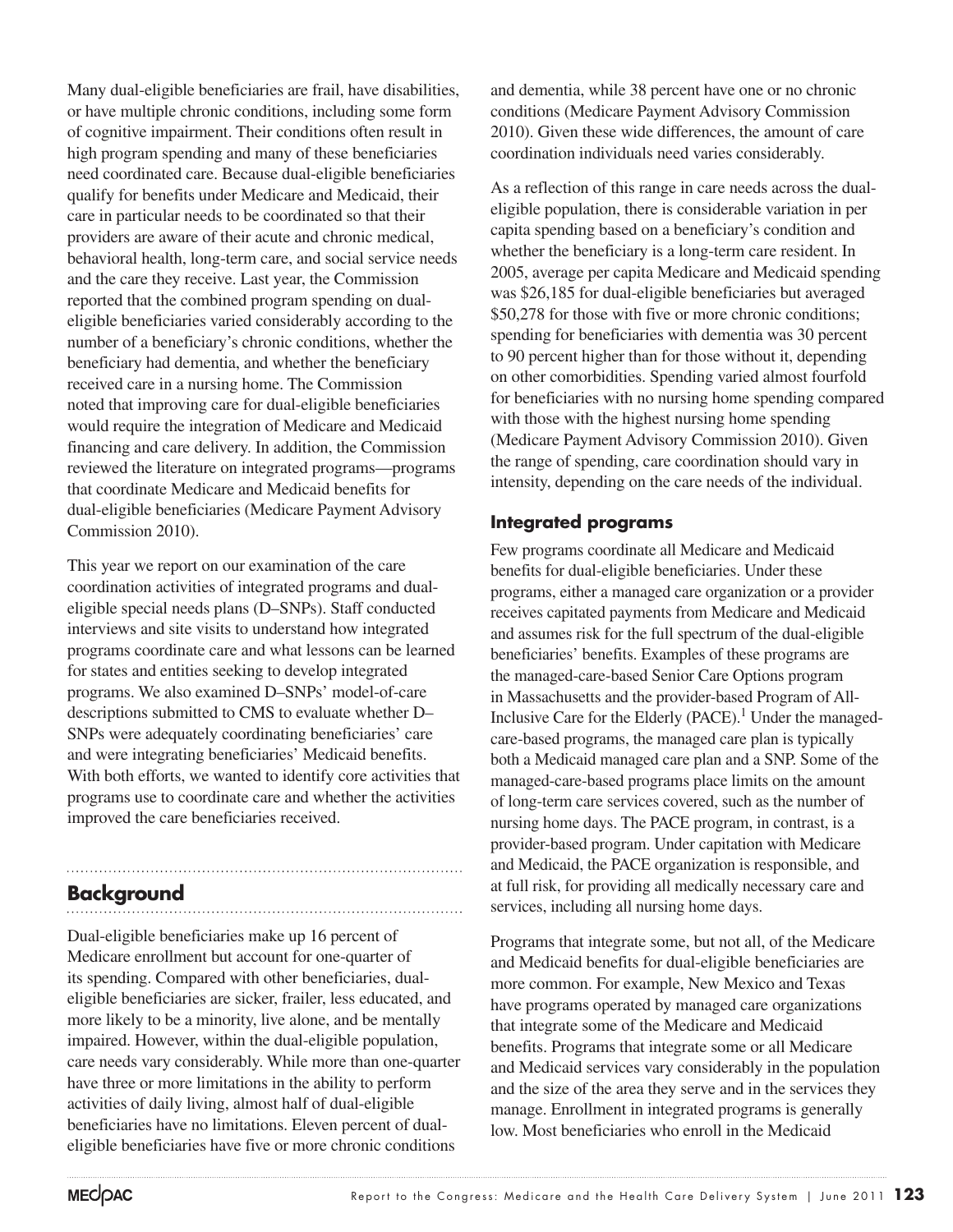managed care plan side of the integrated program enroll in Medicare fee-for-service or a Medicare Advantage (MA) plan with a different company. Enrollment in PACE programs is also typically low, with individual PACE centers serving between 11 and 2,500 participants at each center (National PACE Association 2010). Fewer than 2 percent of all dual-eligible beneficiaries are enrolled in some type of integrated care program that coordinates some or all services (Center for Health Care Strategies 2010).

Some states pursue care coordination programs that are fee-for-service overlays—that is, providers continue to be paid under fee-for-service and receive an additional, small monthly payment to coordinate services for beneficiaries—rather than capitated, at-risk programs through managed care organizations or providers. These programs are not fully integrated because they do not cover all beneficiaries' Medicare and Medicaid benefits. An example of a fee-for-service overlay program is the North Carolina Community Care Networks. Under this program, networks of physicians receive per member per month payments from the state to coordinate dual-eligible beneficiaries' Medicare benefits. One reason states may pursue a fee-for-service overlay program is that few states manage Medicaid long-term care benefits through managed care. Although it is becoming increasingly more common, currently only 13 states enroll or intend to enroll dual-eligible beneficiaries in Medicaid managed care organizations to manage their long-term care (Smith et al. 2010). More commonly, many Medicaid managed care programs exclude dual-eligible beneficiaries or, if they do include them, carve out long-term care and behavioral health from their programs.

### **Dual-eligible special needs plans**

D–SNPs are MA plans that focus enrollment on beneficiaries who are eligible for both Medicare and Medicaid (see text box, pp. 128–129, on SNPs). Although D–SNPs by themselves are not integrated programs, they can be if a plan also has a contract with a state to provide Medicaid benefits. In these instances, dualeligible beneficiaries can be enrolled in the same health plan (or plans offered by the same company) for their Medicare and Medicaid benefits and the plan coordinates services covered by both programs. D–SNPs that manage beneficiaries' Medicaid benefits, including long-term care, are referred to as fully integrated D–SNPs.<sup>2</sup>

Most D–SNPs are not integrated programs because they do not also receive a Medicaid payment to manage Medicaid benefits. Although D–SNPs are required to have contracts with states, they are not required to contract with states to manage the dual-eligible beneficiaries' Medicaid benefits, and most do not. The requirement for D–SNPs to have state contracts by 2013 is a step in the direction of more D–SNPs becoming integrated. A D–SNP that is not an integrated program may offer some degree of coordination with beneficiaries' Medicaid benefits, such as furnishing lists of providers that participate in the Medicaid program.

The SNP models of care can be one tool to evaluate whether D–SNPs are coordinating beneficiaries' Medicare benefits and whether the D–SNPs are moving toward becoming integrated programs. The Medicare Improvements for Patients and Providers Act of 2008 (MIPPA) requires SNPs to submit evidence-based models of care. Only SNPs that were new or expanding plans in 2010 were required to submit their models of care to CMS as part of the MA application process; however, beginning in 2012, all SNPs must submit their model-ofcare descriptions to CMS. The descriptions must contain information on 11 elements, including the SNP's target population, the interdisciplinary care team, beneficiaries' individualized care plans, and care management for vulnerable populations (Table 5-1, pp. 126–127). In addition, SNPs are required to complete an attestation covering their model of care as part of the MA application (Centers for Medicare & Medicaid Services 2011a). The attestation requires yes or no responses to more than 250 questions about the model of care, such as the members of the SNP's interdisciplinary care team and the specific care coordination activities the plan conducts.

#### **Methods for gathering information on integrated programs for dual-eligible beneficiaries**

We completed two analyses of integrated programs for dual-eligible beneficiaries. For the first, our goal was to learn about the characteristics of integrated programs that have been implemented, are in the planning phase, or failed to be implemented; the results of integrated programs on utilization and costs; and whether the programs could be readily expanded or replicated. We contracted with Mathematica Policy Research to conduct a series of interviews with nine state programs and site visits to three of the programs. In addition, Commission staff conducted site visits to two PACE providers and interviewed a third PACE provider and representatives from the Medicaid managed care and SNP industries,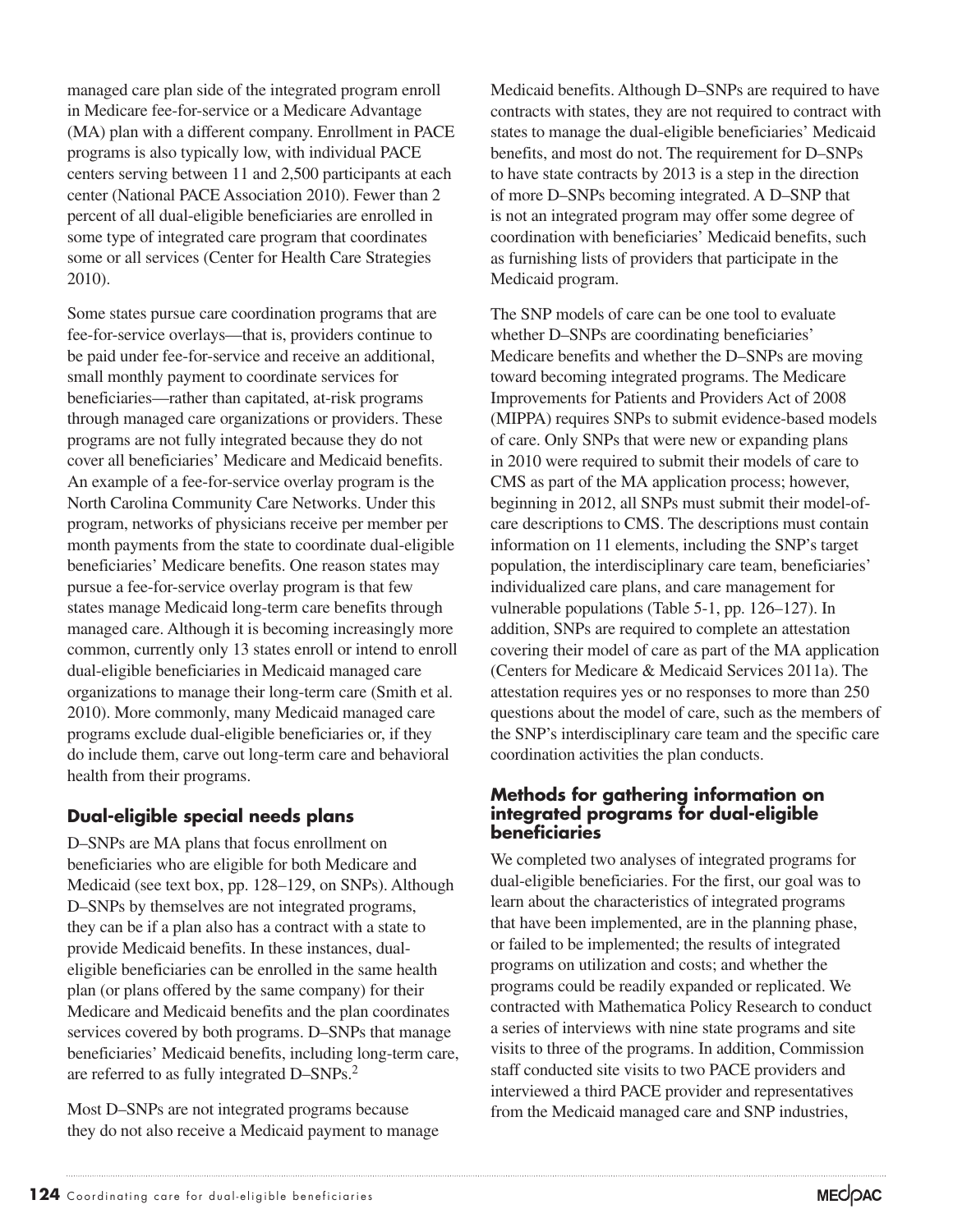advocacy groups, and foundations (see text box, p. 130, on site visits and interviews).

The goal of our second analysis was to assess whether D–SNPs provide care coordination activities for dualeligible beneficiaries consistent with those offered by the integrated programs (state programs and PACE) we researched. We developed an analytic framework based on the key care coordination elements provided by these integrated programs and then used this framework to assess the D–SNP model-of-care descriptions submitted to CMS. Our framework consisted of the following elements: description of the enrolled population, the risk assessment process, care during transitions, medication reconciliation, patient education, utilization management, and coordination with Medicaid benefits. An incomplete description of care coordination or Medicaid integration efforts could reflect that a D–SNP was not offering these activities or was offering them but did not describe them in the model of care.

Models of care were not submitted by every D–SNP because existing SNPs that were not expanding were not required to submit them. In addition, many SNPs with the same parent company (such as a parent company having SNPs in multiple states) submitted the same model-of-care description for all their D–SNPs, and some submitted the same description for all their SNPs (chronic, dual eligible, and institutional). We received about 140 models of care from CMS. After we removed those that described models of care for chronic or institutional SNPs as well as the duplicate models of care, there were approximately 40 distinct D–SNP models of care.

In addition to the D–SNP model-of-care analysis, we explored whether a relationship existed between the quality of the model-of-care descriptions and D–SNPs' performance on quality measures. We were interested to know whether D–SNPs with stronger descriptions performed better on outcome measures than the other D–SNPs. For this analysis, we identified stronger and weaker model-of-care descriptions based on our framework and reviewed the publicly available quality measures for those D–SNPs.

# **Integrated programs vary in approach and scope**

Many states have become interested in integrated programs, in part as a way to control their spending on dual-eligible beneficiaries. Existing and planned programs

vary considerably. For administration, some states use managed care organizations while others employ providerbased approaches; for financing, some states implement capitated, risk-based structures while others prefer fee-forservice overlays. No single approach seems likely to fit in every state and the lack of comparable outcomes research on most approaches leaves open the question of which models are more effective.

#### **Program characteristics reflect states' circumstances**

Integrated programs take a variety of forms, reflecting the state's support for and experience with managed care, their approach to their Medicaid-only population (which they adapt to the dual-eligible population), and the level of support from providers and advocates. Interviewees told us that some states, such as Colorado, will not consider a managed care approach and some states are exploring or developing medical homes for the dualeligible population.<sup>3</sup> Other states that have experience with managed care entities (such as Massachusetts) expand their managed care models to other populations. One state, Vermont, is exploring a design in which the state assumes the role of a managed care entity and manages the Medicare funds for dual-eligible beneficiaries. This model-of-care delivery is one of multiple approaches that the Center for Medicare and Medicaid Innovation may test (see text box, p. 131). Other states have expressed interest in this model in part because the state can retain any savings from reduced expenditures on Medicare services. Not all states pursue a single strategy. Massachusetts, for example, has managed care plans that operate both the state's Senior Care Options integrated care program and PACE programs.

One commonality among states that successfully implemented integrated programs is that each state had a champion—that is, an influential and effective leader—who steered the program through numerous administrative and financial barriers from development through implementation. The states also had stability in their leadership at the gubernatorial and agency levels to steer the programs' development through the design phase, engagement with providers and advocates, and implementation. Some states tried and failed to implement an integrated program or the program they implemented was narrower in scope than originally intended because of opposition from providers. In some states, advocates opposed integrated programs out of concern that restrictive provider networks would require beneficiaries to switch providers or that beneficiaries would lose their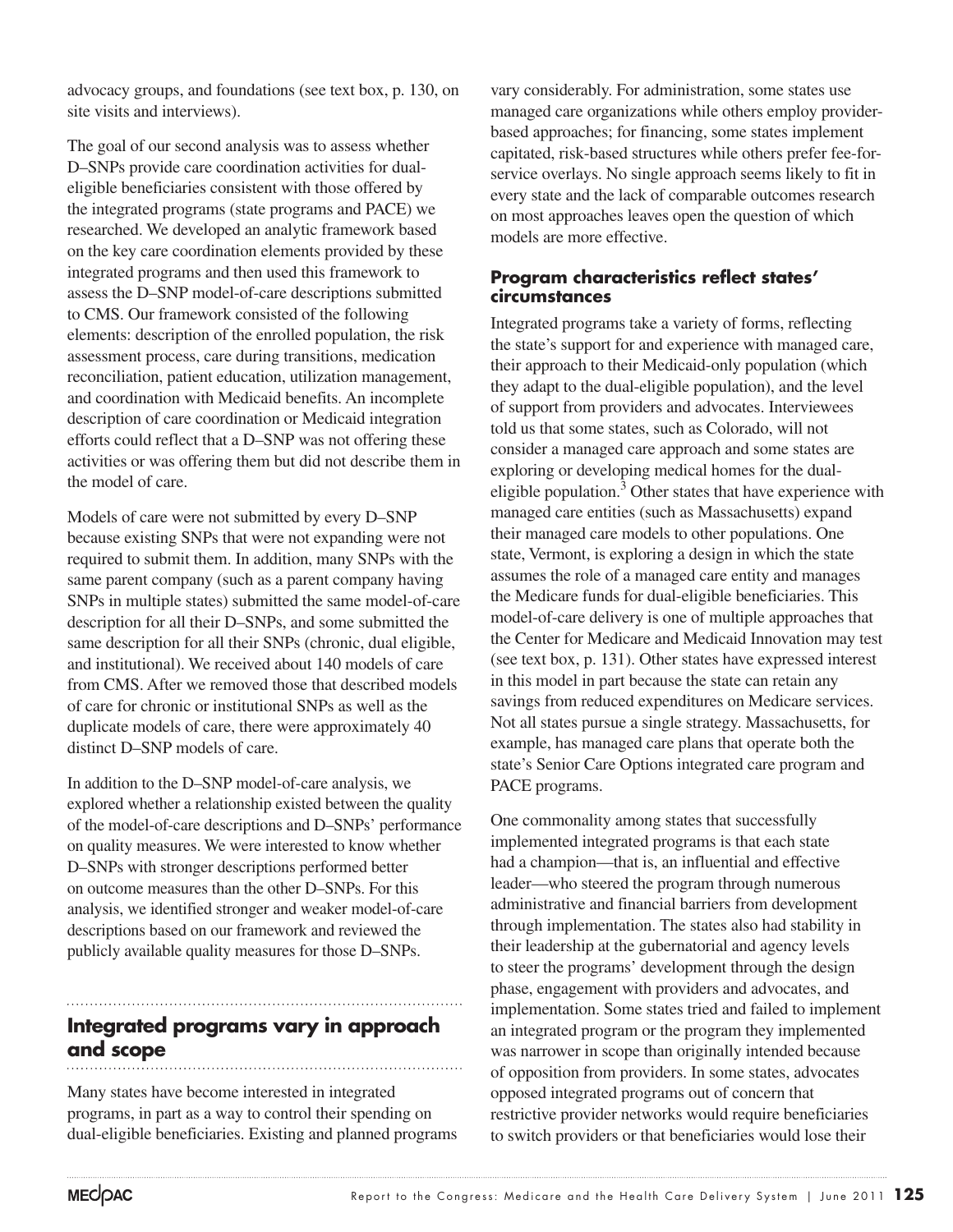| TABLE |  |  |
|-------|--|--|
|       |  |  |

#### **5–1 Reporting requirements for special needs plans**

| <b>Instrument</b>                 | <b>Measure or domain</b>                                                                                                                                                                                                                                                                                                                                                                                                                                                                                                                                                                                                                                                                                                                                        |  |
|-----------------------------------|-----------------------------------------------------------------------------------------------------------------------------------------------------------------------------------------------------------------------------------------------------------------------------------------------------------------------------------------------------------------------------------------------------------------------------------------------------------------------------------------------------------------------------------------------------------------------------------------------------------------------------------------------------------------------------------------------------------------------------------------------------------------|--|
| HEDIS <sup>®</sup> measures       | • Colorectal cancer screening<br>· Glaucoma screening in older adults<br>• Use of spirometry testing in the assessment and diagnosis of COPD<br>• Pharmacotherapy management of COPD exacerbation<br>• Controlling high blood pressure<br>· Persistence of beta-blocker treatment after a heart attack<br>• Osteoporosis management in older women who had a fracture<br>• Antidepressant medication management<br>• Follow-up after hospitalization for mental illness<br>• Annual monitoring for patients on persistent medications<br>• Potentially harmful drug-disease interactions in the elderly<br>• Use of high-risk medication in the elderly<br>• Board certified physicians<br>• Care for older adults<br>• Medication reconciliation postdischarge |  |
| Structure and<br>process measures | · Identifying members for complex case management: the number of different data sources used to identify<br>enrollees for case management, how frequently identification is done, the ways members are referred for<br>case management, the scope of the initial patient assessment, and whether the plan considers the members'<br>cultural and linguistic needs and caregiver resources.                                                                                                                                                                                                                                                                                                                                                                      |  |
|                                   | • Care transitions: how SNPs manage transitions, identify unplanned transitions, and attempt to reduce them.<br>• Medication management: does the plan document medication use by a member.                                                                                                                                                                                                                                                                                                                                                                                                                                                                                                                                                                     |  |
|                                   | • Patient education: whether the goals and preferences of members are considered in the development of the<br>care plan, communication of self-management plans to a member, and patient notification of changes to the<br>plan of care resulting from a care transition.                                                                                                                                                                                                                                                                                                                                                                                                                                                                                       |  |
|                                   | • Real-time utilization management: the share of admissions to hospital and long-term care facilities reported<br>within one business day of admission.                                                                                                                                                                                                                                                                                                                                                                                                                                                                                                                                                                                                         |  |
|                                   | • Coordination with Medicaid benefits: inform members about maintaining their Medicaid eligibility and<br>the benefits they are eligible to receive under Medicare and Medicaid; help members understand their<br>claims and correspondence from both programs and coordinate any adjudication of claims; and assist with<br>accessing network providers including an assessment of the adequacy of the network.                                                                                                                                                                                                                                                                                                                                                |  |
|                                   |                                                                                                                                                                                                                                                                                                                                                                                                                                                                                                                                                                                                                                                                                                                                                                 |  |

Note: HEDIS® (Healthcare Effectiveness Data and Information Set), COPD (chronic obstructive pulmonary disease), SNP (special needs plan), MA (Medicare Advantage).

Source: Centers for Medicare & Medicaid Services 2010, CMS model of care attestations, National Committee for Quality Assurance structure and process measures.

independence. The latter concern was more common among advocates for individuals with disabilities.

States that were planning programs agreed that they were motivated by a desire to control spending on dual-eligible beneficiaries. Although every state has a financial incentive to invest in care coordination that averts nursing home use, some states plan to start with managing only a portion of the dual-eligible beneficiaries' care, such as Medicare-covered primary care. In North

Carolina, even this narrow scope reflects the state's belief that coordinating services it is not responsible for will eventually lower the state's spending on long-term care services. For example, the state pays its network of primary care practices a per member per month payment to coordinate Medicare services, provides the network with data on hospitalization rates from nursing homes, and works with the provider network to develop strategies to lower readmission rates. State officials recognize that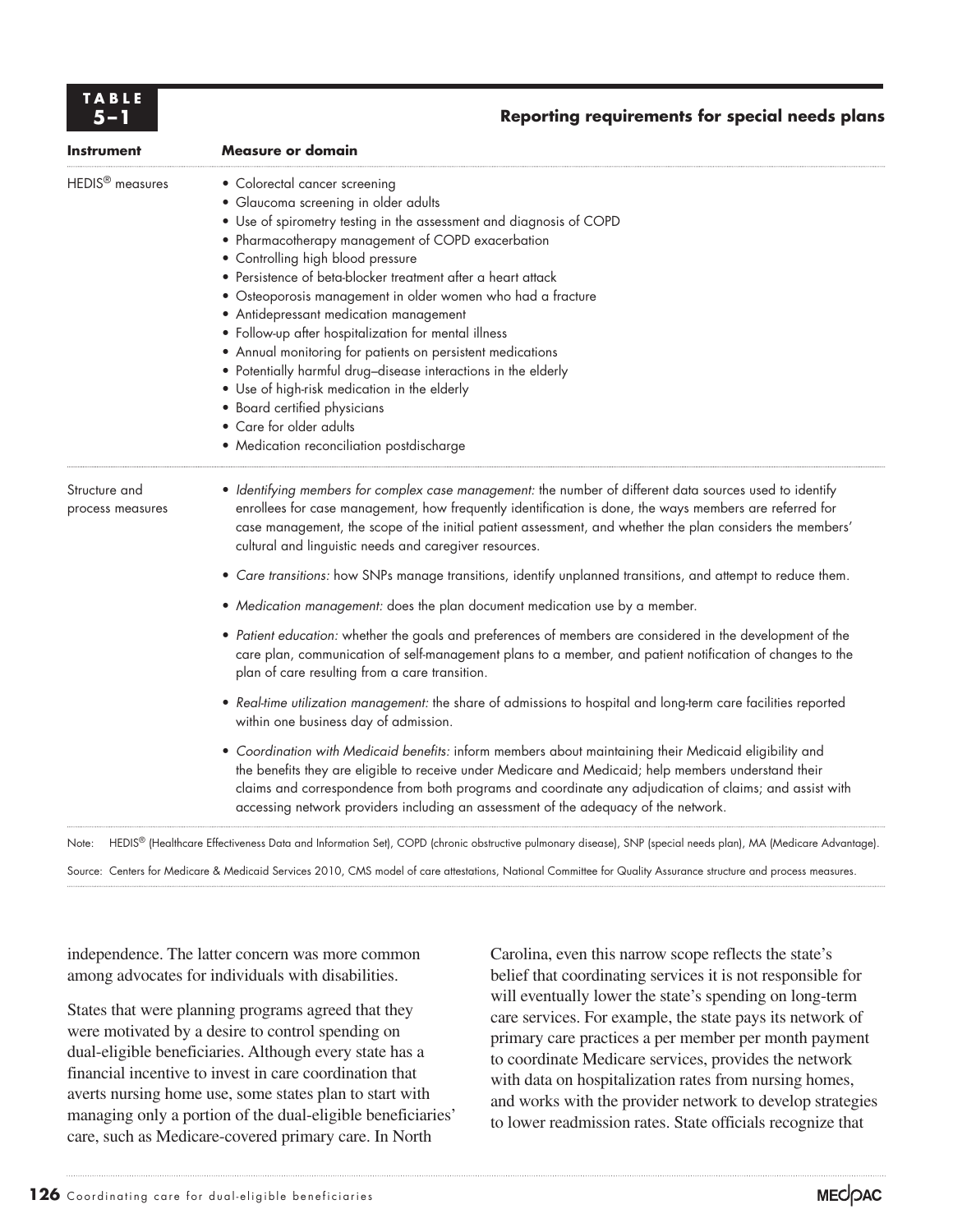

#### **5–1 Reporting requirements for special needs plans (continued)**

| <b>Instrument</b>          | <b>Measure or domain</b>                                                                                                                                        |
|----------------------------|-----------------------------------------------------------------------------------------------------------------------------------------------------------------|
| Models of care             | • Target population                                                                                                                                             |
|                            | • Measurable goals                                                                                                                                              |
|                            | • Interdisciplinary care team                                                                                                                                   |
|                            | • Staff structure and care management roles                                                                                                                     |
|                            | • Model of care training for personnel and provider network health risk assessment                                                                              |
|                            | · Individualized care plan                                                                                                                                      |
|                            | • Communication network                                                                                                                                         |
|                            | • Provider network having specialized expertise                                                                                                                 |
|                            | • Clinical practice guidelines and protocols                                                                                                                    |
|                            | • Care management for vulnerable subpopulations                                                                                                                 |
|                            | • Performance and health outcome measurement                                                                                                                    |
| MA application attestation | • Interdisciplinary care team members                                                                                                                           |
|                            | • Medication reviews                                                                                                                                            |
|                            | • Telemedicine services                                                                                                                                         |
|                            | • Home safety assessments                                                                                                                                       |
|                            | • Tracking and analysis of transitions of care                                                                                                                  |
|                            | · Identification and facilitation of access to community resources and social services                                                                          |
|                            | • Conducting risk assessment                                                                                                                                    |
|                            | • Facilitation of the implementation of the individualized care plan                                                                                            |
|                            | • Coordination of care across settings and providers                                                                                                            |
|                            | • Monitoring provision of services to ensure care is seamlessly transitioned across settings and providers                                                      |
|                            | • Conducting care coordination meetings annually                                                                                                                |
| Note:                      | HEDIS® (Healthcare Effectiveness Data and Information Set), COPD (chronic obstructive pulmonary disease), SNP (special needs plan), MA (Medicare Advantage).    |
|                            | Source: Centers for Medicare & Medicaid Services 2010, CMS model of care attestations, National Committee for Quality Assurance structure and process measures. |

changing practice patterns takes time. Officials in New Mexico told us that they hoped the state's managed longterm care program would lower the growth in long-term care spending over three to five years.

#### **Programs vary in the scope of services they manage**

Administrators of fully integrated, risk-based programs emphasized the flexibility capitated payments gave them to decide which clinical and nonclinical services to furnish. It was particularly true among administrators of the PACE program because PACE providers have more flexibility in how they spend Medicare funds than SNPs, which are not permitted to spend Medicare dollars on non-health-care-related services. Administrators of programs that are not fully integrated appreciated that to control their spending they needed to include a full range of long-term care and behavioral health services, but the administrators told us that providers blocked their efforts

to include these services in the integrated program. Longterm care services are often left out of Medicaid managed care plans, leaving states with little experience managing these services. Behavioral health services are even more frequently carved out of programs. This omission leaves states and programs relatively inexperienced at managing services that shape total spending for dual-eligible beneficiaries.

#### **Flexibility to furnish necessary clinical and nonclinical services**

Administrators of integrated programs told us that they needed the flexibility to deliver the services they thought mattered. Capitation, rather than fee-for-service payments for covered services, gave them this latitude. Examples of this flexibility from PACE providers include sending meals home and installing grab bars in a beneficiary's home when the care team believed the services would prevent more costly spending on medical services. In addition,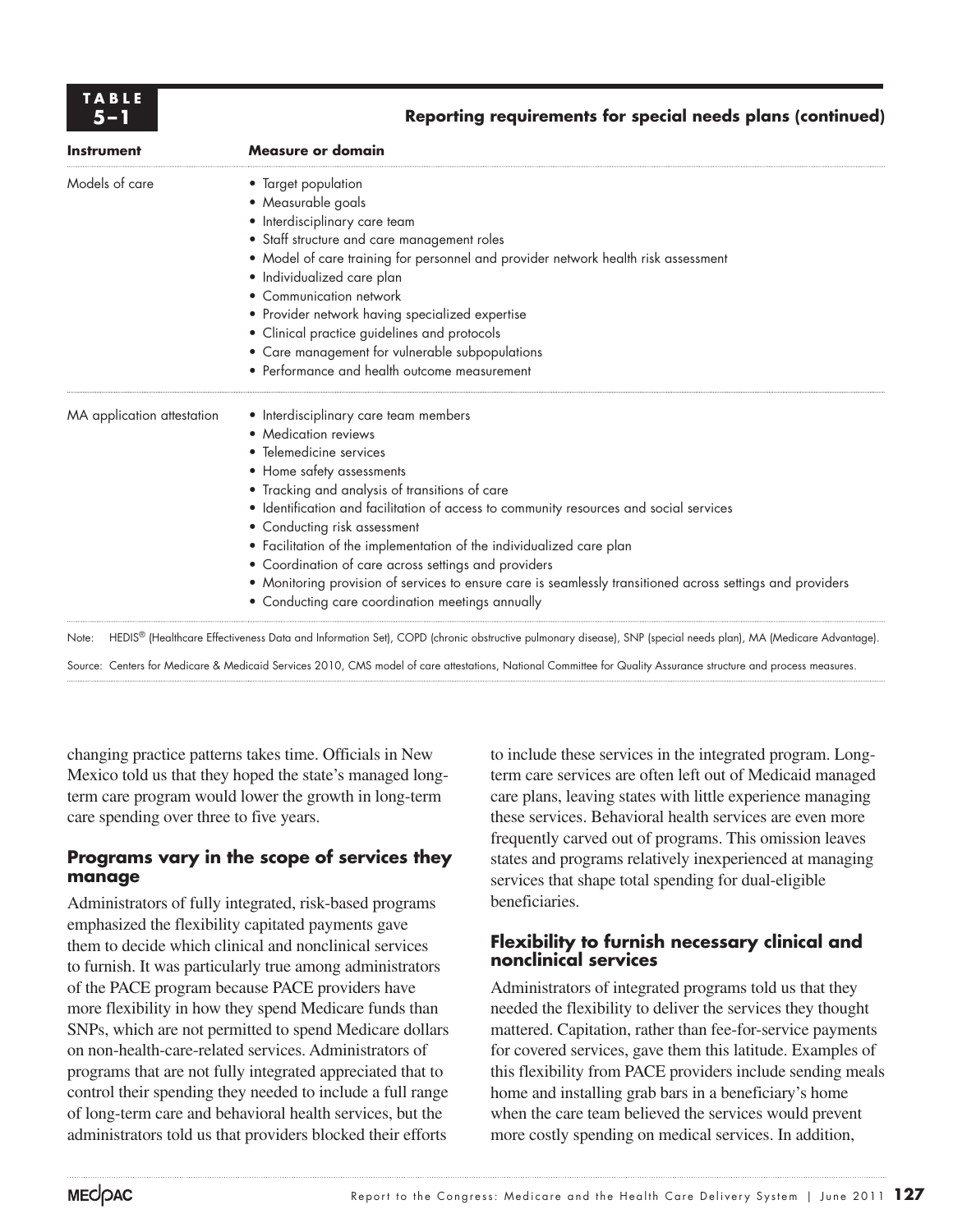### **What are special needs plans?**

pecial needs plans (SNPs) were authorized by the Medicare Modernization Act of 2003. SNPs must meet Medicare Advantage (MA) requirements and are paid the same as any other MA plan. However, unlike other MA plans, they must limit enrollment to their targeted populations (dual-eligible beneficiaries, beneficiaries residing in institutions, and beneficiaries with chronic or disabling conditions). Dual-eligible beneficiaries can enroll each month, whereas other MA plans can enroll beneficiaries only during annual open enrollment and during defined special election periods. Like any MA plan, SNPs are required to go through an approval process with CMS. Plans must submit materials such as proof of state licensure, names of key management staff, evidence of fiscal soundness, provider participation contracts, and a quality improvement program description.

Between July 2006 and January 2011, the number of SNPs grew rapidly (from 276 to 455), with beneficiary enrollment in these plans more than doubling during this period to almost 1.3 million (Table 5-2). Dual-eligible SNPs (D–SNPs) account for 71 percent of SNPs and enroll 81 percent of the Medicare beneficiaries enrolled in SNPs (data not shown). Currently, 11.4 percent of dual-eligible beneficiaries have enrolled in D–SNPs (data not shown). Most D–SNPs (80 percent) are parts of chains that enroll about three-quarters of all beneficiaries enrolled in D–SNPs. Among these chains, 1 company has 49 plans, while 3 run about 20 plans. Together, these four companies manage more than one-third of all SNPs. There are 45 plans that are stand-alone D–SNPs. These plans are not part of larger parent organizations.

With the rapid growth in SNPs came concerns that Medicare's requirements did not ensure that SNPs were targeting populations with special care needs and tailoring their benefit plans to them. The Medicare, Medicaid, and SCHIP Extension Act of 2007 placed a moratorium on the approval of new SNPs and the expansion of existing ones. The Medicare Improvements for Patients and Providers Act of 2008 (MIPPA) converted the moratorium to a one-year freeze, allowing plans to begin submitting applications for new plans or expansions in 2009 for the 2010 SNP contract year. In 2010, CMS tightened the definitions for chronic or disabling condition SNPs.

In response to the concern that SNPs were not providing specialized care, the Commission recommended in 2008 that the Secretary establish performance measures tailored for SNPs, evaluate SNP performance on the measures, and make the information available to beneficiaries and their counselors. This recommendation has been partially addressed—SNPs are required to report two sets of information: Healthcare Effectiveness Data and Information Set (HEDIS®) measures and structure and process measures developed by the National Committee for Quality Assurance (NCQA). The 15 required HEDIS measures are a combination of a subset of the HEDIS measures that all MA plans must report and some SNPspecific measures (Table 5-1, pp. 126–127). Although

| <b>Type of SNP</b>              | <b>Number of plans</b> | <b>Enrollment</b> | <b>Percent of all SNP enrollment</b>                                                                                                     |
|---------------------------------|------------------------|-------------------|------------------------------------------------------------------------------------------------------------------------------------------|
| Chronic or disabling condition  | 92                     | 162.207           | 13%                                                                                                                                      |
| Institutional                   | 65                     | 80,508            | Ô                                                                                                                                        |
| Dual eligible                   | 298                    | 1.050.864         | 8                                                                                                                                        |
| Total                           | 455                    | 1.293.579         | 100                                                                                                                                      |
| Note: SNP (special needs plan). |                        |                   |                                                                                                                                          |
|                                 |                        |                   | Source: MedPAC analysis of February 2011 SNP Comprehensive Report, CMS (http://www.cms.gov/MCRAdvPartDEnrolData/SNP/list.asp#TopOfPage). |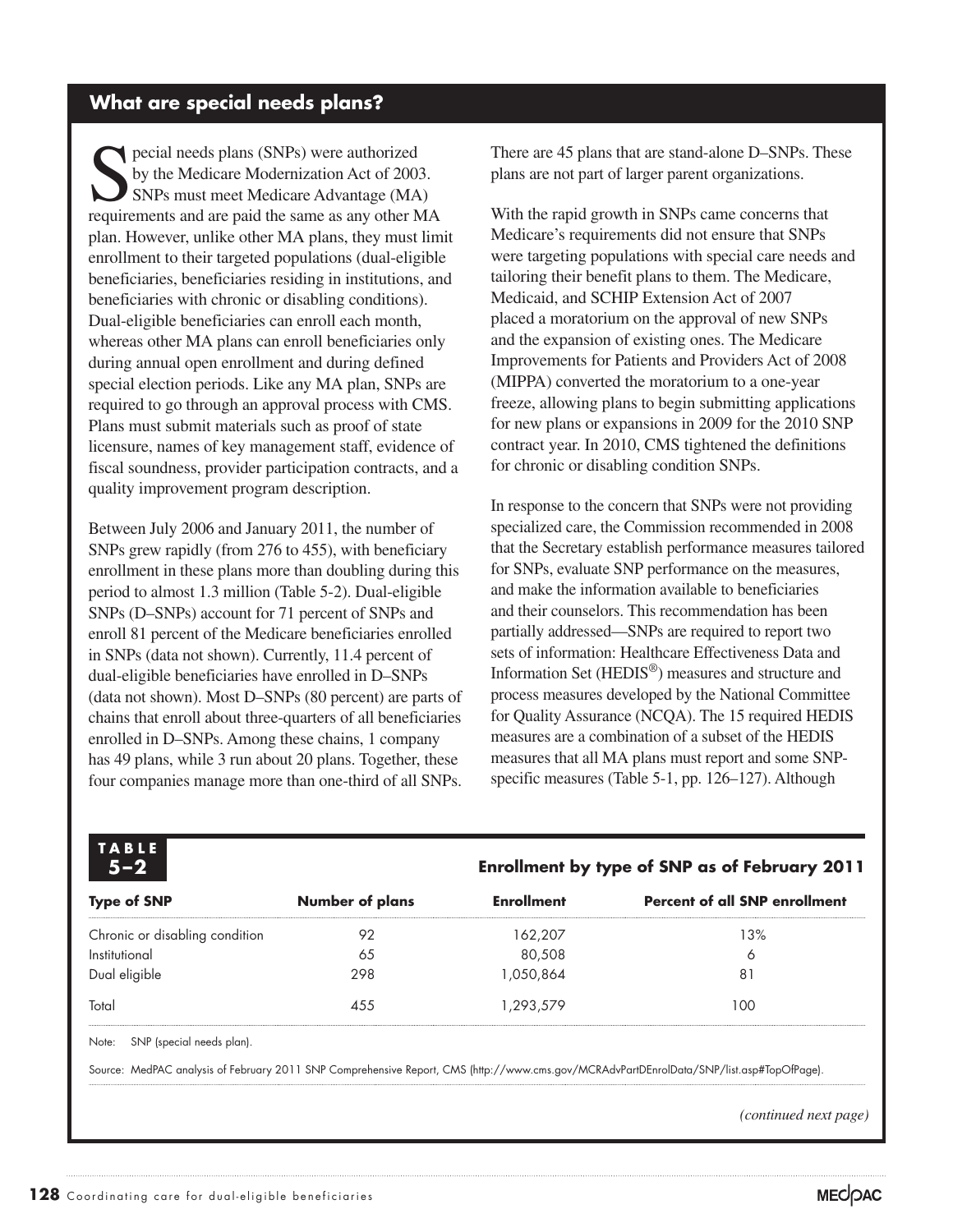### **What are special needs plans? (cont.)**

SNPs have been required to report the 15 HEDIS measures since 2008, the results of these measures were published once (in 2008) and have not been published since then. The NCQA structure and process measures consist of six domains specific to SNPs: complex case management, improving member satisfaction, clinical quality improvements, care transitions, institutional SNPs' relationship with their facilities, and coordination of Medicare and Medicaid benefits (see http://www.ncq. org for a detailed list). Each measure consists of multiple elements that are individually scored. Plans began submitting these measures in 2009; however, the results are not publicly available. In addition, as part of their MA applications to CMS, plans describe 11 elements of the models of care used to coordinate the care for their enrollees.

The Patient Protection and Affordable Care Act of 2010 (PPACA) requires all SNPs to be approved by NCQA by 2012. In April 2011, CMS provided guidance to plans about the NCQA scoring and approval process it will use (Centers for Medicare & Medicaid Services 2011b). NCQA will review and score the models of care based on the completeness, detail, and depth of the discussion of each of the 11 elements, with scores ranging from zero to four for each element. For each element, a plan that includes multiple specific examples or a case study may receive full points (four), while a plan's description that includes incomplete details or incorrect information may receive no points. Plans with higher total scores will receive approval for two or three years (depending on the total score); those with lower total scores will be approved for one year. As part of its approval, NCQA will not review a SNP's responses to the attestation questions or the plan's performance on the structure and process measures.

The Commission has raised concerns that, although D– SNPs manage the Medicare services for patients who qualify for Medicaid, the plans were not necessarily providing or coordinating the services covered by the states' Medicaid programs. To that end, the Commission recommended that the Congress require D–SNPs to contract with states in their service areas to coordinate Medicaid benefits (Medicare Payment Advisory Commission 2008). MIPPA required new D–SNPs and expansions of existing SNPs to have a contract with the state Medicaid agency by 2010. The contracts must explain details such as which (if any) Medicaid benefits the SNP will cover, the SNP's service area, the process for verifying Medicaid eligibility, and the process for the state to share information on Medicaid provider participation with the SNP. Existing SNPs that were not expanding were required to submit a signed state Medicaid contract to CMS by 2011. PPACA extended the deadline for state contracts for Medicaid services from December 31, 2010, to December 31, 2012. States are not required to contract with SNPs and plans could have difficulty establishing contracts with some states.

MIPPA also required that CMS provide technical assistance to states to encourage Medicare and Medicaid benefit integration for dual-eligible beneficiaries. CMS has implemented a resource center that helps states negotiate contracts with SNPs and has developed best practices for model contracts with states. The resource center has also led training sessions and established a website to provide information on coordination issues (Centers for Medicare & Medicaid Services 2010). ■

PACE transportation van drivers were able to detect subtle changes in a participant's behavior or to notice uneaten meals when they picked up participants at the beginning of the day. The drivers alerted the care team for follow-up once the beneficiary checked in at the day care center. Further, one PACE program supplied some participants with air conditioners to prevent dehydration.

#### **States vary in including long-term care and behavioral health in integrated programs**

States and programs vary in whether they would consider including long-term care services in their integrated program. In some states, the nursing home and home health care industries opposed the development of integrated programs because they worried about the loss of volume and negotiating power for higher payments.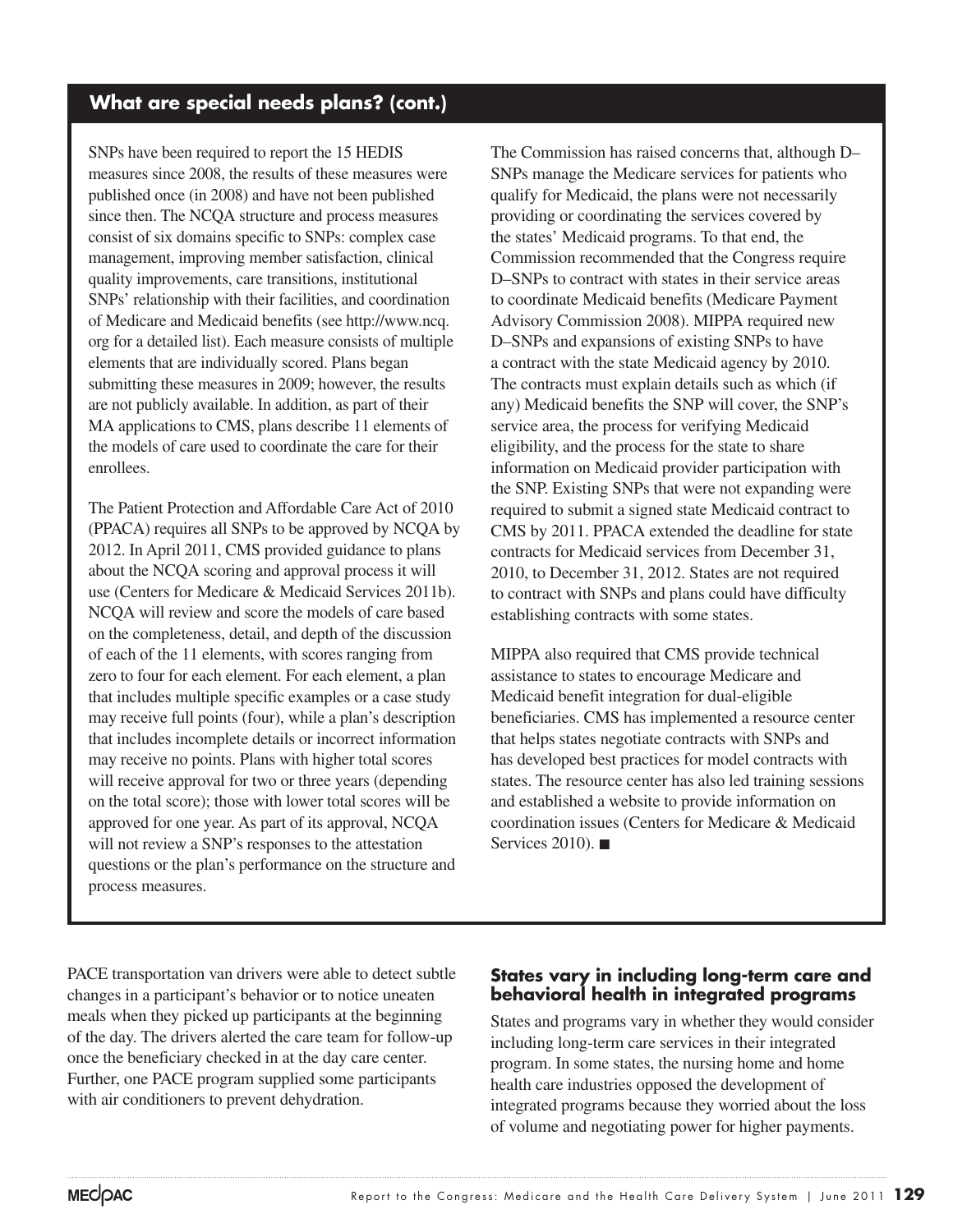## **Site visits and interviews on integrated programs**

To learn about a range of programs that<br>
coordinate the care for dual-eligible<br>
beneficiaries, we contracted with Mathematica<br>
Policy Bessers to conduct a series of interviews coordinate the care for dual-eligible Policy Research to conduct a series of interviews and site visits using structured interviews (Verdier et al. 2010). We selected programs to interview that represented a mix of well-established programs (Minnesota, Massachusetts, and Arizona), new approaches (Vermont, North Carolina, and New Mexico), and one state that currently excludes dualeligible beneficiaries from Medicaid enhanced primary care case management but may include them in the future (Oklahoma). We also spoke with two states (Maryland and Virginia) that tried to establish programs but were not successful, hoping to learn from their experiences. In selecting our site visits to Massachusetts, New Mexico, and North Carolina, we considered a mix of approaches to integrated programs and geographic diversity. During each site visit, we interviewed representatives from state agencies, health plans, providers, and beneficiary counselors.

We also spoke with representatives from the Association for Community Affiliated Plans, the SNP (Special Needs Plan) Alliance, the National Governors Association, the SCAN (Senior Care Action Network) Foundation, the Center for Medicare Advocacy, the Medicare Rights Center, CareOregon, the Office on Disability within the Department of Health and Human Services, the Kaiser Family Foundation, AARP (formerly, the American Association of Retired Persons), the National PACE (Program of All-Inclusive Care for the Elderly) Association, and the Independent Care System (a nonprofit managed long-term care plan in New York for adults with disabilities). In addition, we spoke with a PACE provider in Boston and visited two others (in Philadelphia, Pennsylvania, and Hampton, Virginia). Commission staff also participated in a roundtable discussion with Medicaid officials from 11 states at the Transforming the Care for Dual Eligibles conference hosted by the Center for Health Care Strategies. ■

In other states, provider support was won over with augmented payment rates or incentive payments to shorten stays. States also differ in their interest in and progress toward rebalancing their institutional and communitybased long-term care services, which influences whether a state includes long-term care services in its integrated care approach.

Even fewer states and programs consider including behavioral health services in their integrated programs. In New Mexico and Arizona, where behavioral health services are excluded from their integrated programs, health plan representatives said these exclusions resulted in poorly coordinated care. In some states, behavioral services were excluded from the integrated programs as a concession to mental health providers. In these states, behavioral health providers thought stand-alone behavioral health programs could offer better care.

In adapting a Medicaid program to the dual-eligible population, some states expanded their network of providers to include specialists and social and behavioral health services. For example, North Carolina's primary

care network initially excluded pharmacists and behavioral health services but integrated these services after it had difficulty controlling expenditures and coordinating beneficiary care. When the mentally ill are included in the enrolled population, program administrators told us that a broad range of behavioral health providers are needed. They also said that primary care providers are often unaware of the range of behavioral health providers in their areas and do not coordinate services with them.

#### **Integrated programs had similar key care coordination elements and challenges**

Programs that coordinate the care for dual-eligible beneficiaries have many common care coordination elements. They typically enroll broadly defined populations, use similar care coordination activities, and are challenged to expand enrollment.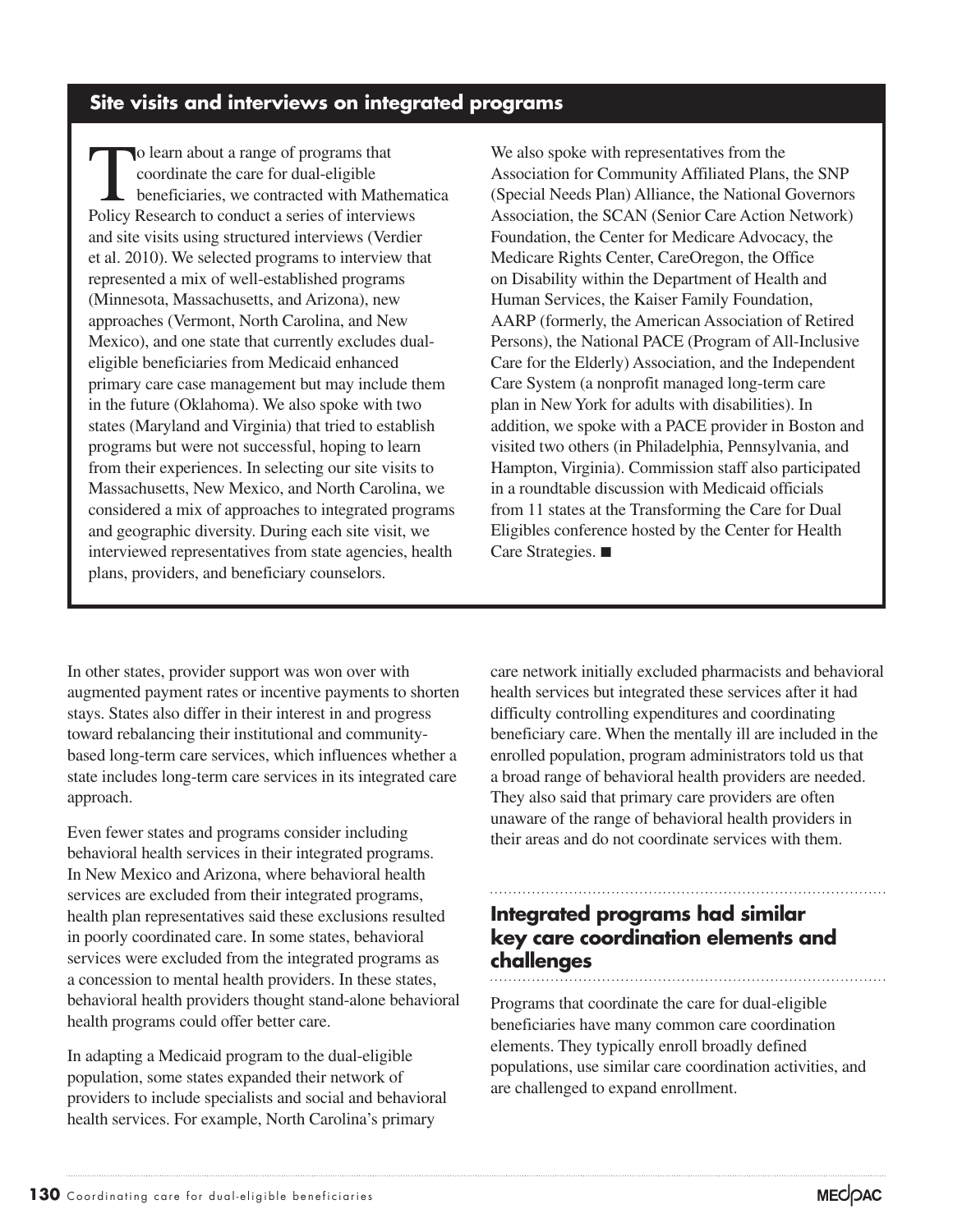# **States as the entity to manage Medicare funds**

t least five states (Vermont, Massachusetts,<br>Tennessee, Texas, and California) expressed<br>interest in directly receiving Medicare<br>funding for their dual eligible hangfielding. Under t Tennessee, Texas, and California) expressed interest in directly receiving Medicare funding for their dual-eligible beneficiaries. Under this approach, a state would receive Medicare payments and either assume the financial risk for Medicare benefits itself or make a combined Medicare– Medicaid payment to an entity (e.g., a managed care organization or an accountable care organization) to manage the beneficiaries' acute and long-term care benefits. Savings achieved by lowering the use of all services (including those financed by Medicare) would accrue to the state, if the state is receiving Medicare and Medicaid payments. The Patient Protection and Affordable Care Act of 2010 gave the Center for Medicare and Medicaid Innovation in CMS the authority to test this model and permits the Secretary to waive any Medicare requirements during the testing

of this model. Under CMS's State Demonstrations to Integrate Care for Dual Eligible Individuals initiative, 15 states received planning grants to design integrated programs for dual-eligible beneficiaries, and some of those states are designing programs in which the state would manage the Medicare funds.

This approach raises concerns about how Medicare funds would be used. States would have a financial incentive to use Medicare funds to reduce their own spending and Medicare would not receive any savings. There is a long history of states using financial strategies such as intergovernmental transfers to maximize federal support while minimizing the state's Medicaid contributions and increasing federal spending. If these types of programs are implemented, there will have to be carefully designed transparent accountability mechanisms to ensure program integrity. ■

#### **Programs enroll broadly defined populations**

None of the integrated program officials we spoke with targeted their programs at clinically defined groups of dual-eligible beneficiaries, such as those with specific chronic conditions. Program and state representatives we spoke with thought that selecting specific diseases tended to focus care on a narrow set of care needs, too often ignoring other care needs of the beneficiaries. Interviewees told us that while beneficiaries with different diseases require different mixes of services, the basic model of care coordination—regular risk assessment and development of a patient-specific care plan by a multidisciplinary team, tailored to each beneficiary's care needs and living situation—would be the same.

Interviewees thought the services to coordinate care for the dual-eligible population of individuals under age 65 with disabilities would need to be broader than those coordinated for the population age 65 or older but that the care model would be similar. Care coordination would still center on risk assessment, a patient-specific plan of care, regular monitoring, and transition care, but the mix of the services and providers would differ. Services for individuals with disabilities would emphasize supporting independence and would include behavioral health, social,

fitness, and other community-based services—such as assisting with meal preparation, finding accessible transportation and housing, and repairing wheelchairs.

#### **Core care coordination activities were similar**

According to officials of coordinated care programs for dual-eligible beneficiaries, all the programs use multidisciplinary teams and conduct similar activities:

- assess and assign each patient to a risk group,
- • design and periodically update an individualized care plan,
- assist the beneficiary in negotiating the health care and community service system,
- manage service use (including averting hospitalizations, nursing home stays, and emergency room visits),
- reconcile medications prescribed and check they have been taken, and
- • coordinate behavioral and primary care.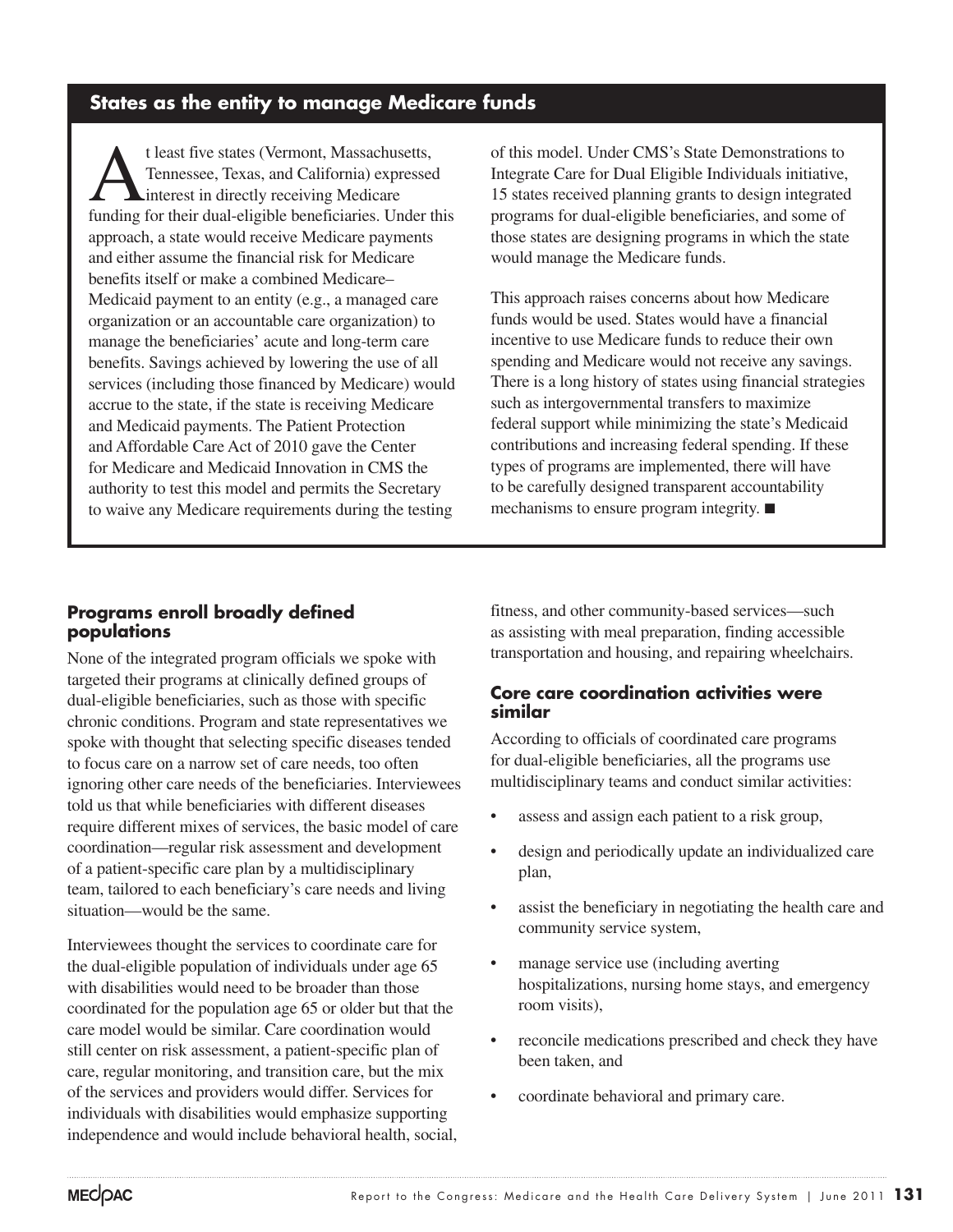# **TA B L E**

- Assess patient risk
- Individualize care plan
- Reconcile medications
- Transition care
- Medical advice available 24/7
- Regular contact with enrollee
- Centralized electronic health record

#### Note: SNP (special needs plan).

Source: MedPAC review of SNP models of care submitted to CMS.

When we asked care teams at integrated programs what core elements of their care coordination activities would be essential to replicate in any integrated care program, they replied that having medical advice available 24/7, the financial flexibility to furnish any needed service, and a centralized medical record accessible to all caregivers were key features.

All the coordinated care programs in our study assess all patients for their relative risk for costly services including hospitalization, emergency room use, and institutionalization—and use this assessment to assign the enrollee to a level of care coordination. Programs vary, though, in how they assess each patient's care needs and risk for high-cost services. The intensity of the core care coordination activities varies based on the risk each patient poses for hospitalization, nursing home institutionalization, and medical complexity requiring coordination of many services (Table 5-3). For those patients with the least risk, care coordination includes periodic risk assessment, regular but less frequent communication with the beneficiary, reminders to keep medical appointments, documentation of changes to the patient's care regimen in the patient's medical chart, and medication reconciliation. These activities are intended to prevent beneficiaries' health status from deteriorating.

For beneficiaries at greater risk for hospitalization or institutionalization, programs focus on averting hospitalizations and making smooth transitions between care settings and the beneficiaries' living situation. Some programs place nurses in the nursing homes where dualeligible beneficiaries are residents or make additional payments to the homes as a way to raise the facilities'

#### **5–3 Integrated programs had common care coordination activities but intensity varies by patient**

Common core activities **Activities Activities vary by enrollee's care needs** 

- Frequency of contact
- Mix of providers
- Mix of medical and social services
- Coordinator-to-patient ratios vary by services that require coordination

level of nurse staffing. Community-dwelling beneficiaries otherwise certifiable for nursing home care have frequent contact with the care manager, medication management, and coordination of multiple medical and social service needs to avert hospitalizations and institutionalization. Even subtle changes in a patient's general orientation such as dehydration, lack of eating, and increased need for supportive services at home—are followed up to avert hospitalizations.

Some programs use nurses to monitor and manage their enrollees' care in hospitals and have nurses visit beneficiaries during the hospital stay to begin care coordination before discharge. Nurses inform the hospital of a beneficiary's care before hospitalization (such as medication use), ensure that the beneficiary understands and follows care instructions after discharge, and inform the beneficiary's primary care team of any information from the hospitalization that would change the beneficiary's care regimen. Medication reconciliation, home visits to high-risk beneficiaries, and reassessment of the beneficiary are key components of transitional care. Care managers often coordinate a beneficiary's medical appointments, follow up to make sure the appointments are kept, and identify social services in the community if needed.

Program officials commented that when their enrollees are a small share of a nursing facility's or hospital's volume, it is often difficult to focus attention on averting hospitalizations or managing care transitions. Some programs use a limited number of institutional providers to give them leverage to change provider behavior.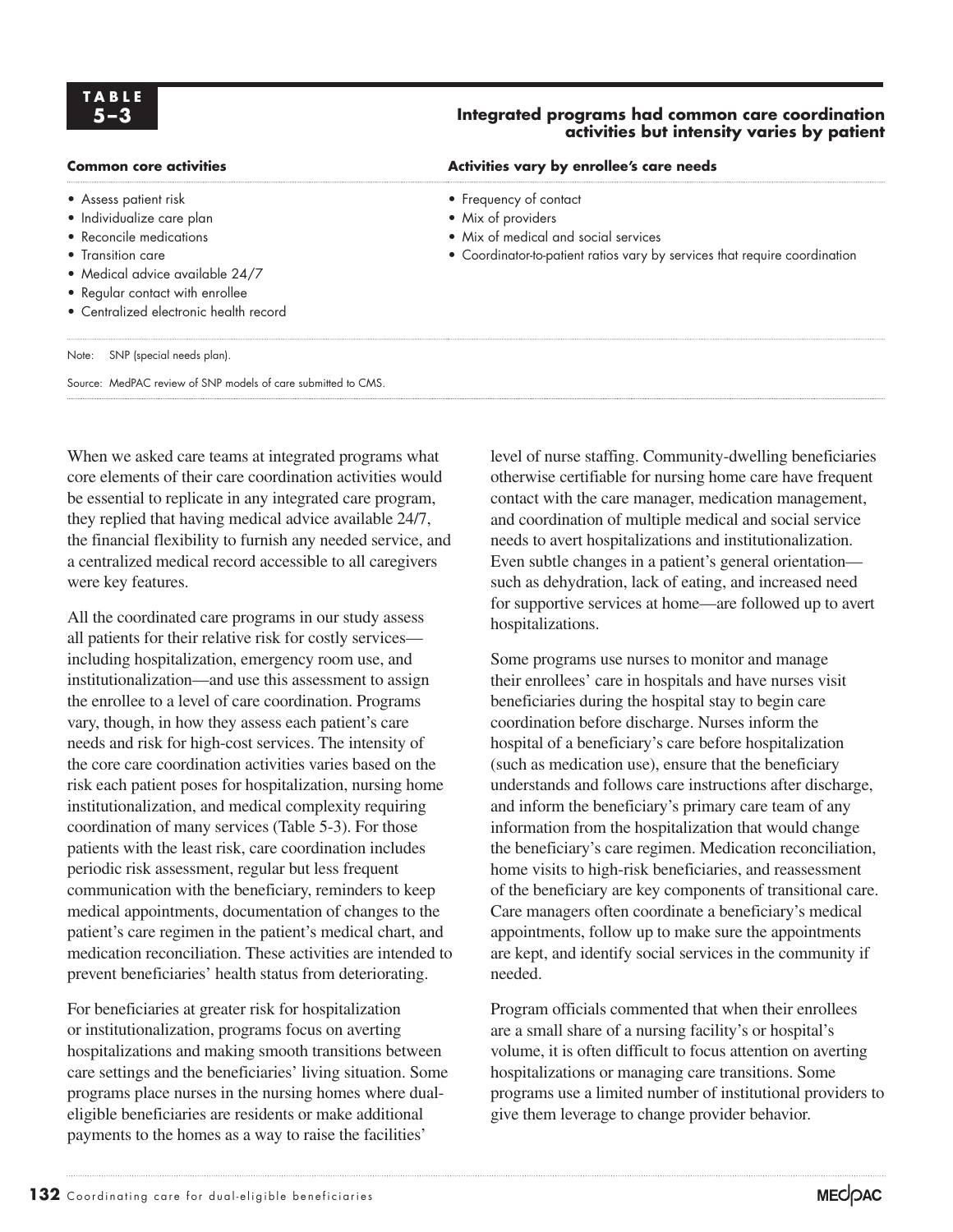#### **Lack of real-time data hinders care coordination**

Lack of real-time data on dual-eligible beneficiaries' Medicare utilization was a challenge for many of the integrated care programs. Many of the entities we interviewed did not receive utilization data on Medicarefunded services—most importantly, on their use of prescription drugs, hospitalizations, and physician services. This lack of information makes it very difficult for them to manage beneficiaries' care and to realize the savings from better coordinated care.

To work around this lack of information, some entities have developed their own mechanisms to obtain patient data on hospitalizations but often receive this information after the patient is discharged. For example, one managed care entity in New Mexico estimated that it does not learn about one-quarter of hospitalizations until it reviews claims for payment. In contrast, PACE providers learn about hospitalizations immediately given their almost daily contact with participants and their families. The CMS physician group practice demonstration illustrated that Medicare data are unlikely to flow to providers on a real-time basis and that successful entities will develop their own systems for gathering the information they need to manage their populations, including phone calls from hospitals when patients are admitted or an accessible common electronic health record. The North Carolina network recently launched a web-based portal to facilitate providers' access to the health records for program enrollees.

#### **Increasing enrollment is a challenge for many state programs**

Increasing the number of dual-eligible beneficiaries served by fully integrated plans that include long-term care will be a challenge for many states and plans. Except for PACE, few programs integrate acute care, long-term care, and behavioral health services. Only 13 states include or plan to include long-term care services in managed care (Smith et al. 2010). Most Medicaid managed care plans and MA plans exclude the dual-eligible population and, if they do include them, they do not cover long-term care services. Despite the success of the PACE program (evaluations show the program's lower hospitalizations and emergency room visits (Chatterji et al. 1998)), fewer than 1 percent of beneficiaries enroll in this providerbased program. Though existing programs may grow incrementally, large expansions in enrollment are unlikely without major changes in policy.

#### **Interviewees' ideas to expand growth incrementally**

Given the small scale of most existing programs and the limited results, increasing the number and size of programs is likely to happen incrementally. Interviewees in our study discussed ways for states and Medicare to increase voluntary enrollment. Some thought that information about integrated programs sent by the state or Medicare would be more likely to be read than materials sent directly from a program.

Interviewees also thought the MA marketing and membership materials (whose format and content are developed by CMS) could better explain the Medicare and Medicaid benefits enrollees receive through the integrated program (such as help managing their prescription drugs; furnishing transition care between settings; and covering podiatry, vision, dental, and personal care assistants at home) to make it easier for beneficiaries to appreciate the value of integrated programs.

Some SNP representatives thought the requirements for the SNP descriptions were not tailored to integrated programs and resulted in informational materials that were inaccurate and confusing. For example, fully integrated SNPs must describe Medicaid benefits in a section separate from the explanation of Medicare benefits, even though the beneficiary would receive both sets of benefits through the plan. Interviewees also noted that the materials need to be made easier to understand for dualeligible beneficiaries whose education levels tend to be low or for whom the materials are not available in their primary language. CMS could approve a template for fully integrated SNPs that is tailored to the benefits dual-eligible beneficiaries would receive through the program.

#### **Some interviewees perceived voluntary enrollment as limiting the number of eligible beneficiaries enrolled in integrated programs**

Many interviewees in our study told us that Medicare's requirement for voluntary enrollment in coordinated care programs was a key limitation to expansion. Some thought an opt-out approach, in which beneficiaries are assigned to an integrated program with the option to switch to another integrated program or to fee-for-service, was needed to substantially increase enrollment in integrated programs. Supporters thought an opt-out policy could be designed to allow beneficiaries to switch integrated programs or select fee-for-service with an easy disenrollment process. Others opposed an opt-out policy for three reasons. First, they disagreed with a policy that would interfere with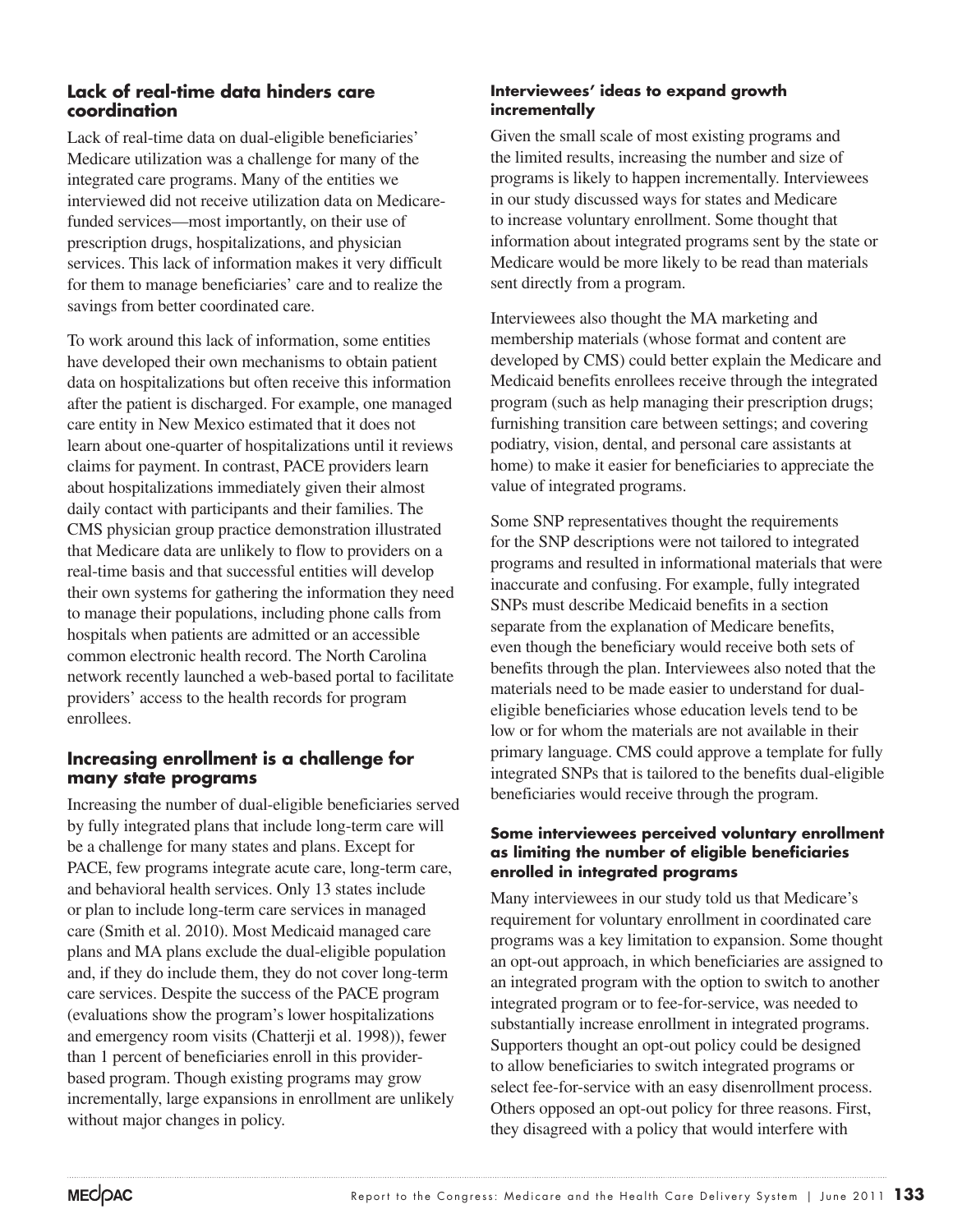beneficiary choice of provider or require beneficiaries to change providers. Second, they contended that the opt-out policy does not consider the importance of beneficiary "buy in" to the program's approach, and the adherence needed for the program to be successful. Third, opponents maintained that the programs could limit the independence of individuals with disabilities and their access to needed social and community services.

#### **Sharing Medicare savings would raise interest in integrated programs**

Officials we spoke with thought the lack of ability for states to share the Medicare savings and the slower rate of realizing state savings inhibited the development of new programs. State officials and program administrators told us they were reluctant to develop integrated programs that save Medicare money mostly by reducing hospitalizations and emergency room visits. They said the savings that result from lower nursing home use require costly state investments and take a longer time to realize, making it difficult for states to commit the necessary resources to start integrated programs in the current budget environment. Officials from states with integrated programs said they hope to realize Medicaid savings from better managed Medicare-covered services that may, in turn, lower spending on long-term care.

# **Key information is often missing from D–SNP model-of-care descriptions but is available from other data sources**

The model-of-care descriptions submitted by D–SNPs to CMS vary considerably in content, with most lacking the detail needed to assess whether the plan offered coordinated and integrated services tailored to their enrolled populations. This finding is not surprising, as D– SNPs are not required to report on many of these elements. The lack of reporting does not necessarily indicate that D–SNPs are not conducting these key care coordination activities, only that the activities were not described. Other data were not available to determine whether the quality of the SNPs' model-of-care descriptions was related to the quality of care the plans delivered or whether the plans coordinated or integrated the care they furnished. Given the multiple requirements for SNPs to report their care coordination and integration activities, CMS may want to consider targeting and streamlining its model-of-care requirements.

#### **Models of care generally do not describe their enrolled population**

Most D–SNP models of care note "all duals" or "full duals" as their enrolled population, but they do not describe additional population characteristics—such as the percentage of the population that have disabilities, are under age 65, have dementia, are frail, are nursing home certifiable, or have multiple chronic conditions. In addition, most models of care did not specify whether the D–SNP limited enrollment to a group of dual-eligible beneficiaries. Two plans stated that they enrolled nursing home certifiable individuals, while another plan excluded individuals who were not full dual eligibles (individuals eligible for Medicare and all Medicaid benefits). Because the description of the enrolled population was not included in most of the models of care, in most cases, it is not possible to assess whether a model of care is appropriately tailored to the enrolled population. The descriptions of the populations may improve because the scoring method NCQA will use to rate a D–SNP's model of care considers information about characteristics of the Medicare and Medicaid populations served by the plan.

More frequently, plans described limiting their integrated programs to specific enrollees, such as beneficiaries with certain chronic conditions, or to those who elected to participate in care management. Participation in care coordination was voluntary in almost one-fifth of models of care we reviewed. One D–SNP required beneficiaries to mail back a survey or call member services or their primary care physician to participate. In D–SNPs with voluntary participation, some continued to monitor the utilization of beneficiaries who opted out and, if spending was high, they asked beneficiaries midyear to reconsider their decision.

A few D–SNPs submitted the same model of care for more than one type of SNP. For example, in some cases, the D– SNP's model-of-care description was the same as for the chronic care SNP, the institutional SNP, or both. In one instance, the model of care did not differentiate between the D–SNP and the chronic care SNP on any elements. While some care coordination activities and benefits could be expected to be the same across all SNP populations, the lack of differentiation in some of the models of care brings into question whether the care management activities were in fact tailored to meet the distinct needs of the different special needs populations.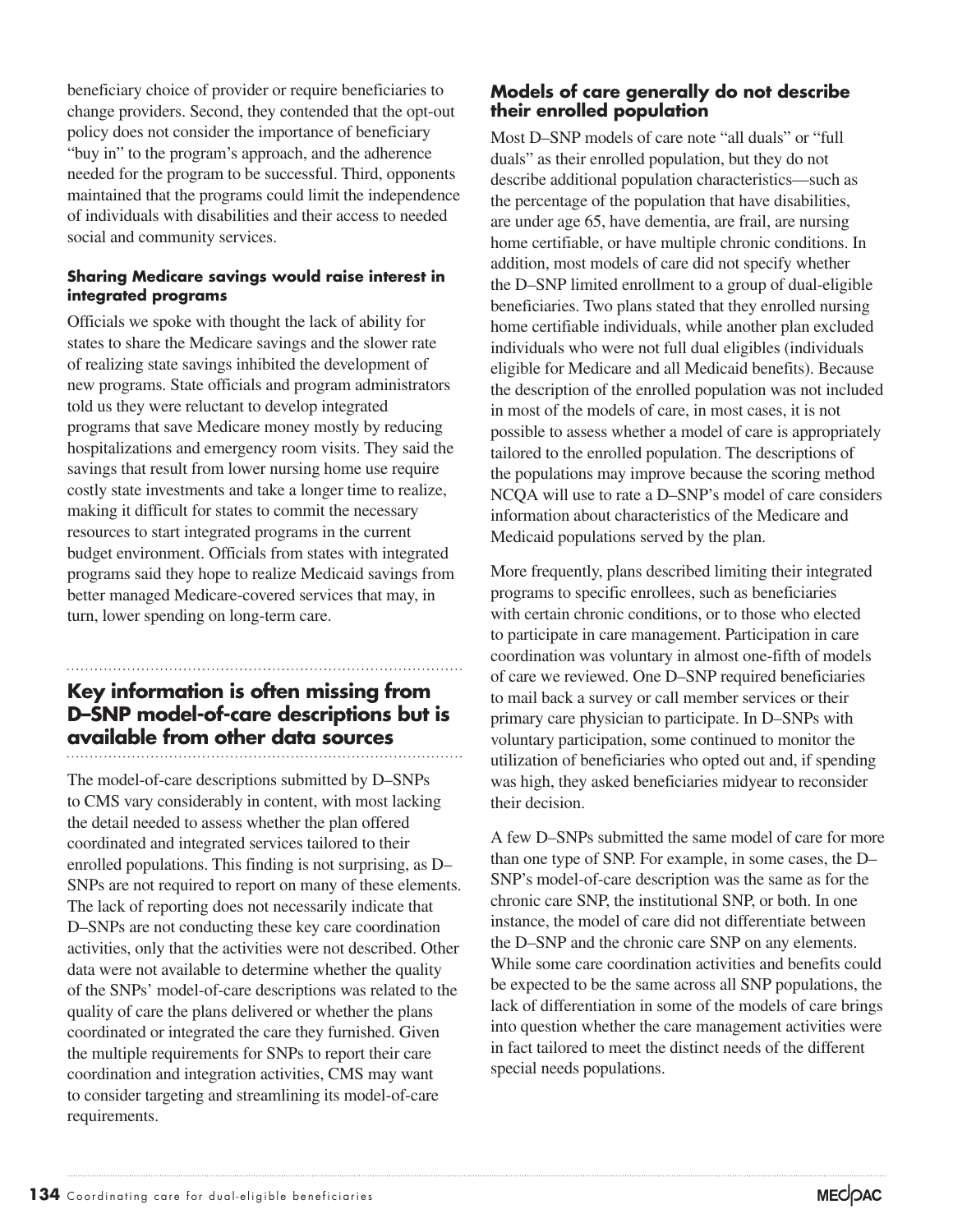#### **5–4 Excerpt from a strong dual SNP's model-of-care description on transition care and patient education activities**

|                                    | <b>Description</b>                                                                                                                                                                                                                                                                                                                                                                                                                                                                                                                                                                                                                                                                                                    |  |
|------------------------------------|-----------------------------------------------------------------------------------------------------------------------------------------------------------------------------------------------------------------------------------------------------------------------------------------------------------------------------------------------------------------------------------------------------------------------------------------------------------------------------------------------------------------------------------------------------------------------------------------------------------------------------------------------------------------------------------------------------------------------|--|
| Transition care                    | • During care transitions, SNP staff will make postdischarge calls to review discharge plans and<br>medications, to make sure that members understand the discharge instructions, and to make sure that<br>follow-up care is scheduled and appropriate.<br>• The case manager is responsible for ensuring that all relevant clinical information is sent to the<br>institution the member is transitioning to, performing postdischarge calls to ensure members understand<br>discharge orders and have access to medications and services, and investigating adverse events such<br>as medication errors and inappropriate discharges and providing feedback to providers and institutions<br>regarding transitions. |  |
| Patient education                  | • High-risk members receive a complete condition-specific assessment, review of the current treatment<br>plan, health education, and calls from a nurse health coach to discuss the member's goals.<br>• Low-risk members receive ongoing health education related to their chronic condition and they can<br>contact a nurse health coach.                                                                                                                                                                                                                                                                                                                                                                           |  |
| SNP (special needs plan).<br>Note: |                                                                                                                                                                                                                                                                                                                                                                                                                                                                                                                                                                                                                                                                                                                       |  |
|                                    | Source: MedPAC review of SNP models of care submitted to CMS.                                                                                                                                                                                                                                                                                                                                                                                                                                                                                                                                                                                                                                                         |  |
|                                    |                                                                                                                                                                                                                                                                                                                                                                                                                                                                                                                                                                                                                                                                                                                       |  |

#### **Models of care do not discuss key elements of care coordination**

The majority of the D–SNP models of care included very little discussion of the key elements of care coordination. Specifically, activities to ensure good transitions between sites of care, medication reconciliation, patient education, and real-time utilization management were typically not mentioned or only vaguely described. In contrast, most D– SNPs discussed how they assess patient risk. Plans are not required to include the key elements in their submissions and only a handful of plans clearly stated their specific care coordination activities (Table 5-4). The NCQA scoring of plans may improve some of these descriptions (see specifics below).

#### **Transition care**

About half of the D–SNPs did not mention how they managed beneficiaries' transitions between settings. Of the plans that discussed this element, the transitional care activities most frequently noted were coordinating with hospital discharge planners and ensuring that beneficiaries made the follow-up medical appointments listed in the discharge plan. The majority of plans that reported on care transitions began their discharge planning process once the patient was home. A handful of plans mentioned that transitional care included movement between multiple settings, not just between the hospital and home. This aspect of models of care may improve because NCQA

will score each plan's narratives of how the plan will know whether it has achieved its goals to improve seamless transitions across settings.

#### **Medication reconciliation**

Fewer than half of the D–SNP models of care described activities of medication reconciliation. For a majority of plans, we could not determine whether the plans reconciled medications at initial enrollment, after hospital stays, or on a regular basis. In contrast, one D–SNP described its efforts in detail. The plan described reviewing the lists of enrollees' medications, opening medication containers, and ensuring that beneficiaries understood how to store the medication. Only a handful of plans mentioned conducting a medication review in the beneficiary's home, which some integrated programs told us is the most effective way to see which medications a beneficiary takes.

#### **Patient education**

Another area lacking in detail was how D–SNPs educate patients about their medical conditions and about how to seek care before a condition becomes acute. Although the majority of plans had a 24-hour nurse advice line, most plans did not describe whether patients were taught how to recognize signs of a worsening condition, who to call, and when to go to the emergency room. The models of care may become more specific in this aspect of care coordination. NCQA's scoring will evaluate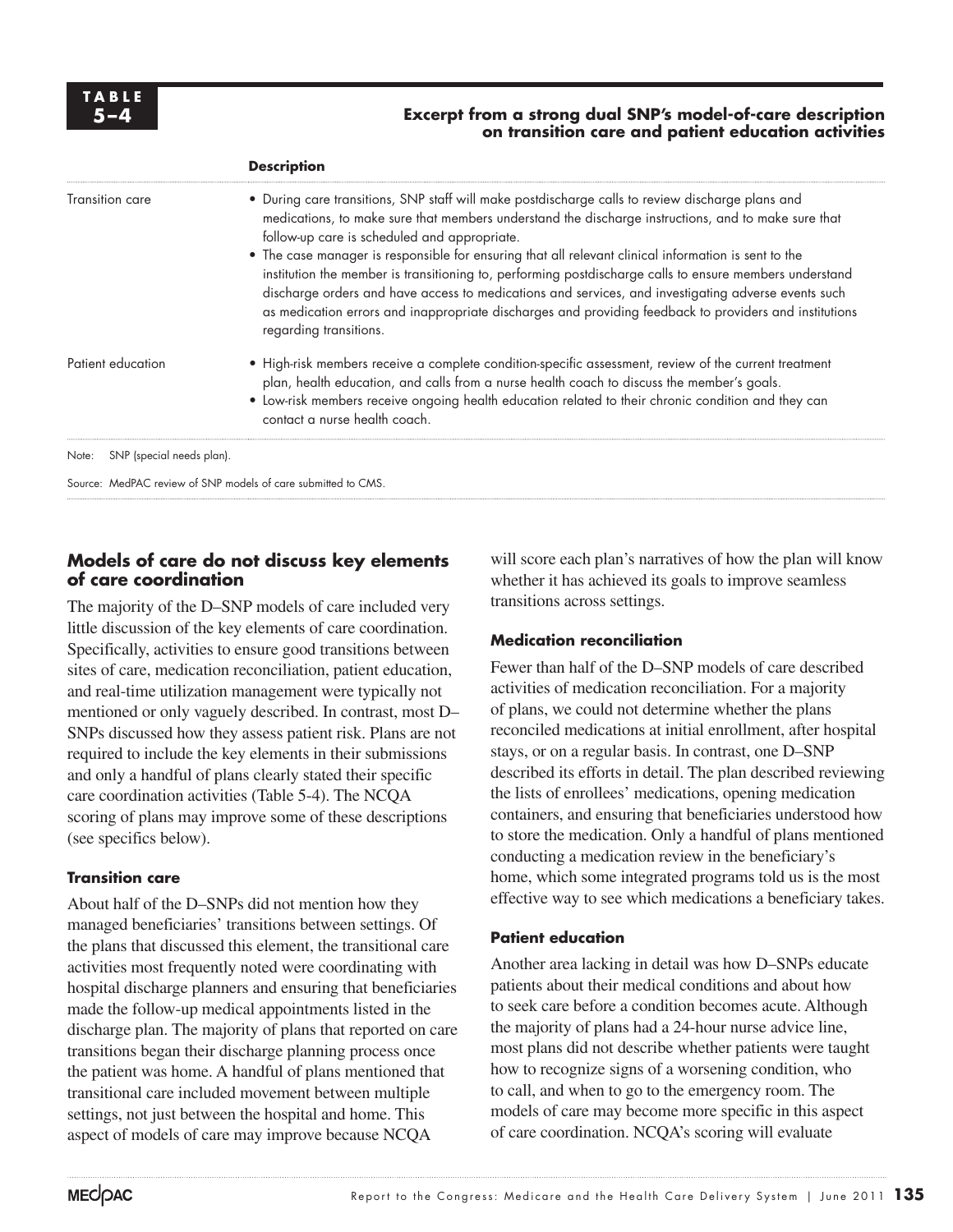# **TA B L E**

#### **5–5 One D–SNP's description of efforts to coordinate with Medicaid**

#### **Description**

- The SNP has a team that assists with the coordination of Medicare and Medicaid benefits and assists with directing members to community resources when needed. The SNPs' customer service department representatives are trained in coordination of benefits so that they can provide accurate information to members.
- SNP staff maintain a registry of service organizations and governmental agencies in the SNPs' service areas and direct members to housing assistance, legal and financial counseling, and community support groups.
- The members are provided with a provider directory that indicates which providers accept both Medicare and Medicaid. Also, the SNP's service representatives discuss Medicare and Medicaid benefit coordination with providers during in-person meetings and educational material.
- Care managers are able to view changes in members' Medicaid eligibility, access coverage, and contact information and assist members in the coordination of benefits.

Note: D-SNP (dual-eligible special needs plan).

Source: MedPAC review of D–SNP models of care submitted to CMS.

a plan's description of the efforts the plan makes to educate beneficiaries and beneficiaries' access to the interdisciplinary care team.

#### **Real-time utilization management**

Most D–SNP models of care did not discuss real-time utilization management. While many plans tracked emergency room use, many models did not discuss how plans tracked other resource use, such as an admission, in real time so that care could be coordinated. Some plans noted that a requirement for prior authorization triggered care management. A handful of models of care focused less on care management than on describing prior authorization, bringing out-of-network use within the network, and identifying when services were no longer needed. NCQA will score each plan's narratives of how the plan will know whether it has achieved its goals to ensure appropriate service use.

#### **Coordination with Medicaid benefits**

Despite the fact that dual-eligible beneficiaries, by definition, can receive benefits from both Medicare and Medicaid, D–SNP model-of-care descriptions are

not required to report on their efforts to coordinate beneficiaries' Medicaid benefits. Most of the D–SNP models of care we reviewed did not describe efforts to coordinate dual-eligible beneficiaries' Medicaid benefits and did not discuss which, if any, Medicaid benefits the plan covered. D–SNPs are not required to report on their coordination with Medicaid and the majority of D–SNPs did not. Of the few plans that mentioned coordinating with Medicaid, the descriptions were vague. For example, most of the D–SNPs did not state which of the following activities they provided: covering Medicaid services in their benefit packages, finding providers that accept Medicaid, coordinating services covered by Medicaid, explaining Medicaid benefits to dual-eligible beneficiaries, and assisting with claims and coverage decisions. Even if the plans did not cover Medicaid benefits, coordination activities would facilitate dual-eligible beneficiaries' access to Medicaid services. Only a handful of plans noted that they helped inform beneficiaries about their Medicaid benefits or helped identify Medicaid providers (see Table 5-5 for one D–SNP's description).

Fewer than one-quarter of the plans we reviewed specified whether the D–SNP had a contract with the state and, if so, what the contract covered. The lack of reporting on Medicaid coordination did not appear to be related to whether a D–SNP had a contract with a state or was fully integrated. For example, one D–SNP stated that it was also a Medicaid managed care plan, but the model of care described only the members' Medicare benefits and not how coordination with Medicaid benefits would occur. The plan's patient questionnaire implied that the health plan coordinated Medicare and Medicaid benefits, but it was not clear whether dual-eligible members had the same case manager for their Medicare and Medicaid benefits or separate case managers.

#### **Enrollee risk assessment**

Assessing enrollees' risk for high use of costly services was the one key care coordination element in our framework that most D–SNP models of care described, which is not surprising given that detailing a plan's health risk assessment is one of the required elements in the model-of-care description. In general, D–SNP enrollees are initially surveyed, usually by paper survey or telephone, about their health, their ability to perform daily activities, their mental state, and, less frequently, their use of prescription medications and recent hospitalizations. This information is often combined with existing Medicare data on utilization and the beneficiary's risk score (the CMS–hierarchical condition categories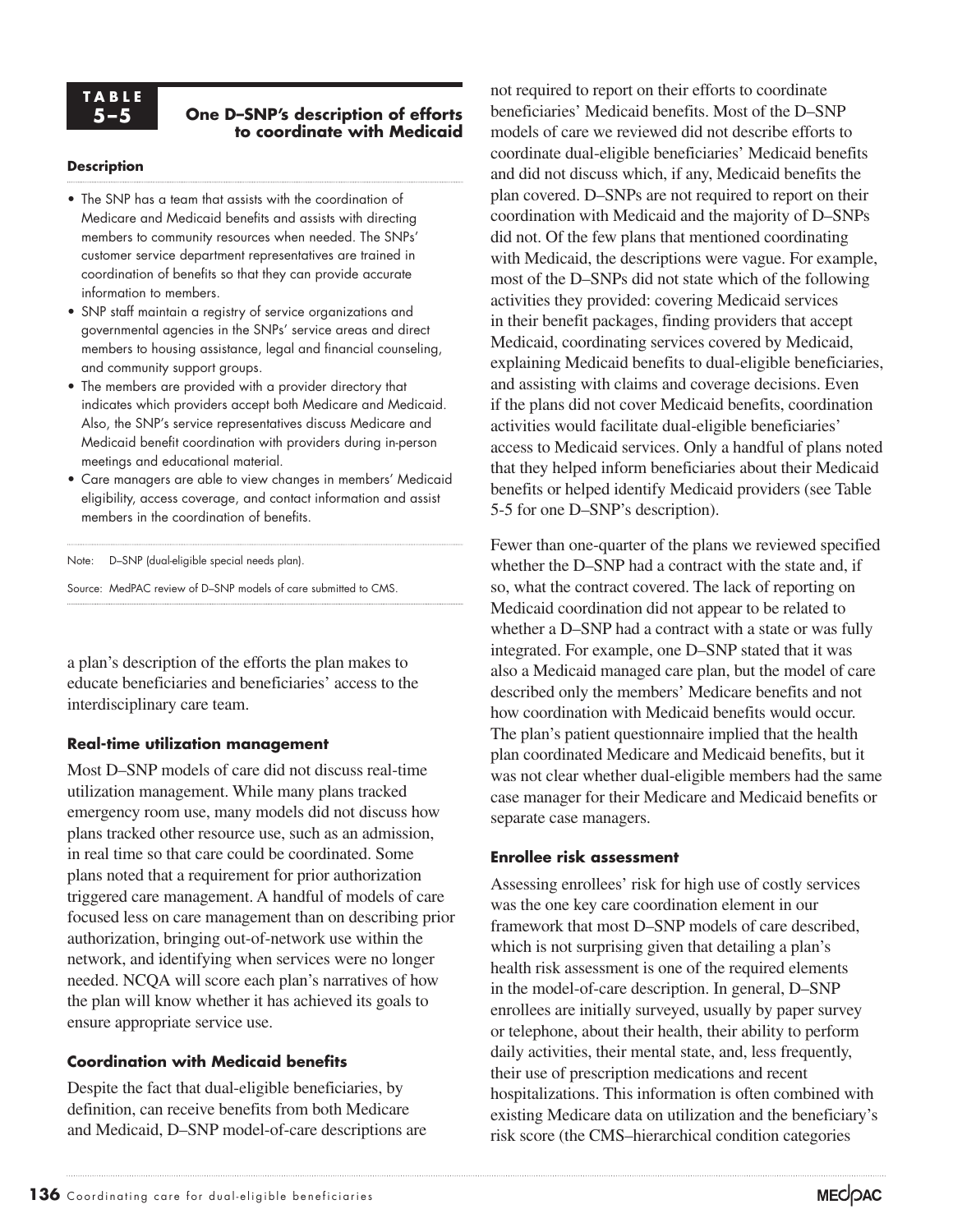#### **5–6 Publicly reported quality data on special needs plans are limited**

| Every year                                                                                                                                            | 2008                                         | Not made available                                                                   |
|-------------------------------------------------------------------------------------------------------------------------------------------------------|----------------------------------------------|--------------------------------------------------------------------------------------|
| • SNP data are included under a<br>broader contract with non-SNP plans.<br>• Many SNPs have small enrollments-<br>ratings are missing for many plans. | enrollments-many plans<br>have missing data. | • No composite score<br>to summarize a plan's<br>performance across the<br>measures. |
|                                                                                                                                                       |                                              | • No composite measure<br>• Many SNPs have small                                     |

Note: HEDIS<sup>®</sup> (Healthcare Effectiveness Data and Information Set), NCQA (National Committee for Quality Assurance), SNP (special needs plan).

Source: MedPAC analysis of the public reporting of Medicare Advantage star ratings, HEDIS® measures, and NCQA structure and process measures.

(CMS–HCC) score) in assigning an enrollee to a risk group. For example, many plans use a predictive model that combines information on diagnoses (especially chronic conditions), severity, recent emergency room and hospital use, and CMS–HCC score. Less frequently, the stratification considers referrals from providers, the use of hospice/palliative care, an assessment of the enrollee's social isolation and risk for depression or falls, laboratory results indicating a worsening condition, pharmacy data indicating high-cost patients, diet and exercise, and whether the enrollee has received services from multiple specialists or lacks a primary care provider. A minority of plans mentioned conducting a home or in-person assessment for enrollees identified as high risk based on an initial assessment. Only one plan mentioned doing a cultural assessment. Enrollee risk groups are often disease specific, based on the enrollee's frailty and risk for hospitalization.

Most D–SNPs described reassessing the risk level assigned to enrollees at least annually. In these plans, certain service use—most often hospitalizations, emergency room or behavioral health service use, and specific patterns of prescription drug spending—prompts reevaluation. Without specific events that generally trigger a reassessment, plans' frequency of assessments varied by risk level and plan. For example, one plan reassessed its enrollees monthly, bimonthly, or every three months, depending on the risk group. Another plan offered case management to dual-eligible beneficiaries with specific chronic conditions and reassessed them every three months; all other enrollees were evaluated annually. A couple of plans contract out their periodic evaluations, with specific problems forwarded to them for follow-up.

#### **Additional care coordination information is available from unpublished data sources**

Our analysis of whether D–SNPs with stronger model-ofcare descriptions performed better on outcome measures was limited by a lack of publicly available quality data for D–SNPs. There are three potential sources for D– SNP quality-of-care data: MA plan star ratings, SNPspecific HEDIS subset measures, and NCQA structure and process measures. Of these sources, only the SNPspecific HEDIS subset measures are publicly available, but this information has not been updated since 2008. CMS could publish SNP-specific data to facilitate the evaluation of plans and beneficiary choice among SNPs, MA plans, and fee-for-service. Making the SNP HEDIS and NCQA data publicly available and developing and reporting SNP star ratings could help the policy community compare the quality of care of D–SNPs and identify areas for improvement. In addition, publicly reporting SNP-specific quality data could help dualeligible beneficiaries make informed decisions when choosing among a SNP, another MA plan, an integrated care program, or fee-for-service.

#### **Star ratings are not separately calculated for most SNPs**

It was not possible to discern whether the quality of the model-of-care descriptions was related to the D–SNPs' MA plan star rating, because most SNPs do not have their own star ratings (Table 5-6). Star rating information for most SNPs is included in the overall reporting under a larger MA contract, which includes non-SNP plans. As a result, the data used to calculate MA star ratings are not currently submitted at the SNP level. The exception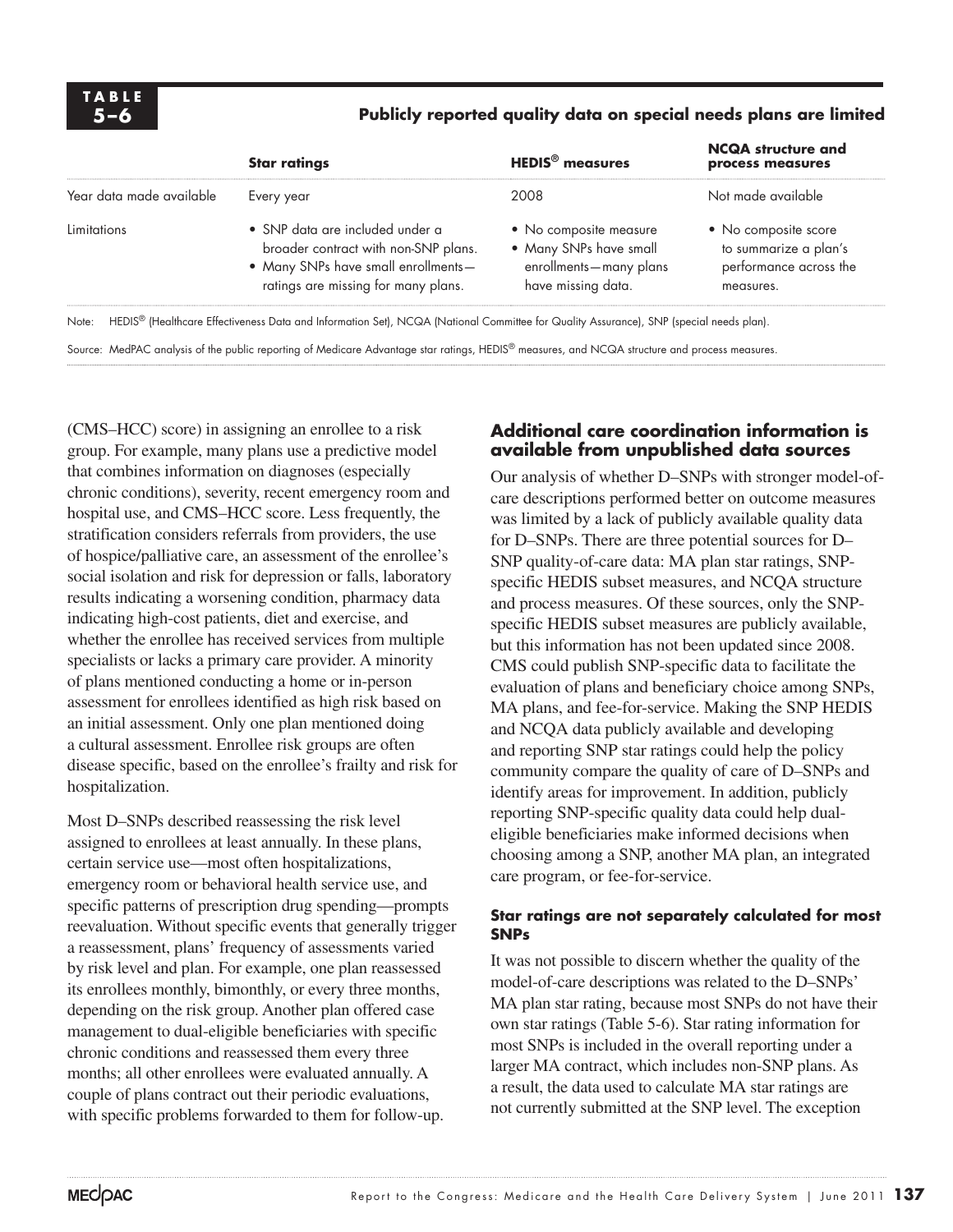is a health plan that is exclusively a SNP and has an enrollment large enough to calculate a rating.

The Commission has discussed the need for SNPs to have their own star ratings so that CMS and beneficiaries can compare a SNP's performance with regular MA plans. To rate them under the star system, SNPs would need to submit data in addition to what is currently required. CMS may need to address the issue of small sample sizes for some of the individual measures—for example, by pooling a plan's data over multiple years.

#### **Publicly reported SNP-specific HEDIS measures are not regularly available**

CMS has not published the results for the 15 HEDIS measures that SNPs have been required to report since 2008. Because the models of care we reviewed were submitted only by new or expanding plans that were generally not in operation in 2008, we were missing measures for most of the plans for which we had models of care. In reviewing the SNP-specific HEDIS data that were publicly available, we found this information difficult to use, particularly from a beneficiary's perspective. For one thing, data are reported for individual HEDIS measures, but there is not a composite measure reflecting the overall performance across all measures. In addition, many of the HEDIS results are blank because SNPs' sample sizes were too small for measures to be calculated. A strategy such as pooling data over multiple years may be needed to obtain sufficient sample sizes for the smaller plans. CMS is planning to make public the more recent SNP-specific HEDIS results but has not set a timetable to do so.

#### **NCQA structure and process measures are not publicly reported**

A SNP's structure and process measures are not publicly available; therefore, we were not able to compare the model-of-care descriptions with these data. This information is collected by NCQA and forwarded to CMS. To date, NCQA has not developed a composite measure to aggregate a plan's performance across all six measures.

#### **Information D–SNPs report needs to be targeted and streamlined**

On the basis of our review of the D–SNP models of care, we have concluded that the model-of-care descriptions as currently submitted cannot be used to evaluate the care coordination for dual-eligible beneficiaries. However, CMS is undertaking several activities aimed at improving

the models of care submitted by SNPs. In 2011, CMS held a series of training sessions for plans to learn what CMS expects in the models of care. Plans have been told to give specific examples for each element in the model of care. CMS also audited a sample of models of care, including site visits to verify that the plan conducted its activities as reported. CMS will use this information to revise and improve the models of care. CMS also intends to provide feedback to those plans and share the results of this review as part of a "best practices" discussion with all plans. Last, CMS may develop template models of care for each type of SNP so that the submissions more closely match the target populations. While these efforts are aimed at the shortcomings associated with the currently required elements, they will not address the problem of missing key elements of care coordination that are not required as part of the MA approval process.

The Commission questions whether the model-of-care descriptions are necessary to assess if plans coordinate care, given that SNPs already submit documents that are easier to review and include more of the key elements of care coordination of integrated programs (see Table 5-2, p. 128). One alternative to the model of care is the attestation submitted as part of the MA application. Currently, this information is not reviewed as part of the model-of-care evaluation even though it includes information relevant to care coordination activities, such as the plan's transition care activities and medication reconciliation. Compared with the models of care, the format of the attestation questions is much simpler for plans to submit and easier for CMS to review. The attestation does not include questions about the D–SNP's coordination with Medicaid services, however, and those questions would need to be added to the attestation to make that tool complete.

Other alternatives to the model-of-care descriptions are the NCQA structure and process measures that SNPs are required to report. CMS could use these measures as the basis for NCQA's approval of SNPs rather than the model-of-care descriptions. The structure and process measures include many of the key care coordination and Medicaid integration elements of the integrated programs we researched. SNPs are already required to report on these measures and the information is collected in a survey format. Additional elements would need to be added or existing elements expanded to gauge all key care coordination elements, such as patient education. Compared with the model-of-care descriptions, the structure and process measures would be less burdensome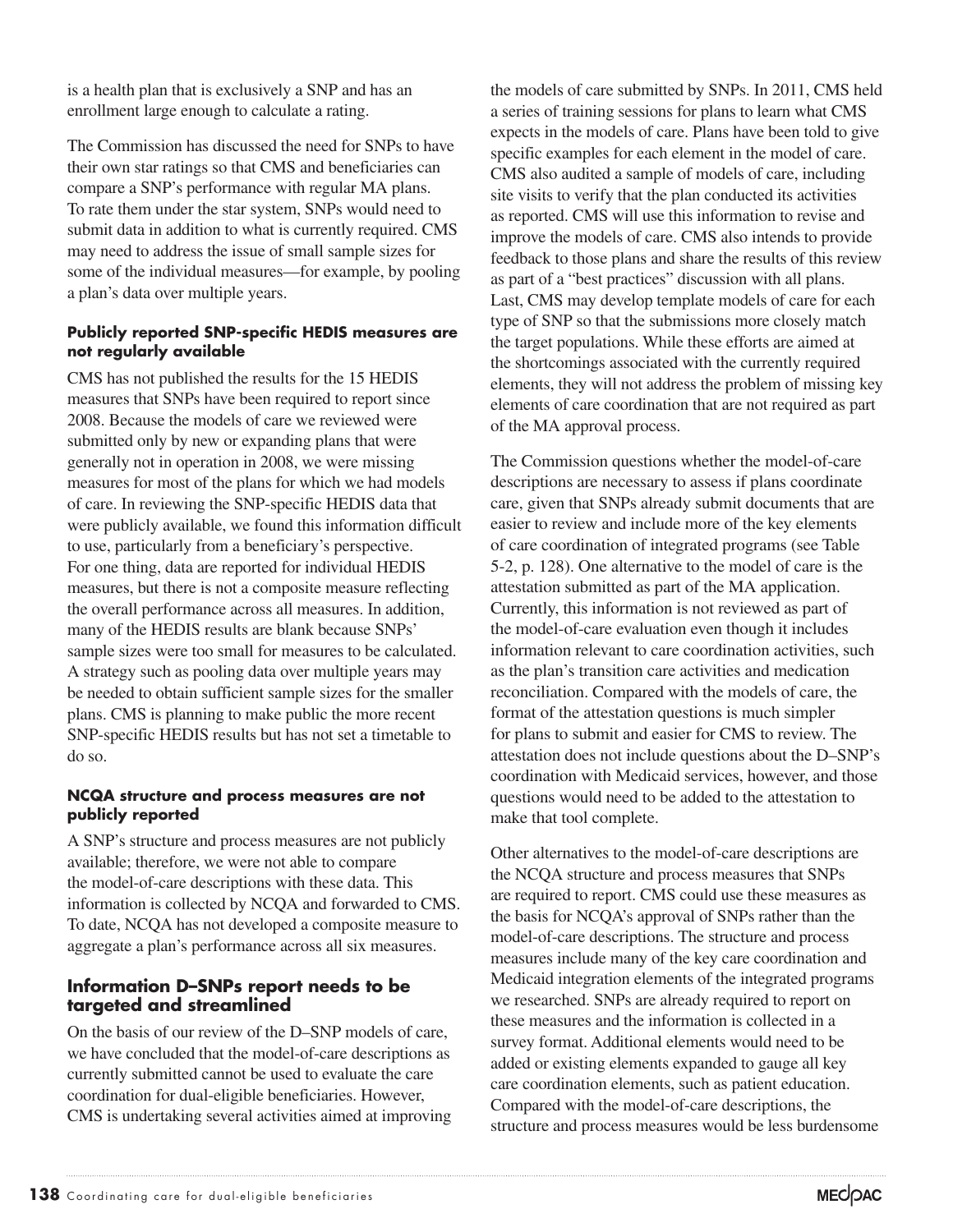for SNPs to report and for CMS to review. In addition, NCQA and CMS could develop a composite score of the measures to make them easier for beneficiaries to understand.

Another option is for CMS to focus on measuring the impact of care coordination through outcome measures (see discussion, p. 140) rather than on the model-of-care descriptions. Outcome measures would gauge whether care coordination has improved patient satisfaction, enhanced quality of life, and averted hospitalizations and emergency room use. The outcome measures could be collected in addition to data on structures and processes. Continuing to collect structure and process measures would facilitate our understanding of which care coordination activities result in good performance. CMS should decide which key elements of care coordination and outcomes programs should be required to report on and streamline its reporting requirements to that limited set.

## **Conclusions and next steps**

Programs that integrate Medicare and Medicaid financing and are responsible for all services are more likely to have the flexibility to meet beneficiary care needs. The variation in programs across states reflects individual state circumstances and preferences toward integrated programs, availability of state resources to implement integrated programs, and the ability of states to overcome or accommodate providers' and advocates' concerns. Capitated, risk-based programs that integrate financing and care delivery offer the most promise for improving care coordination. However, not all states can or want to implement such programs. Also, fee-for-service overlays can begin to coordinate services for these beneficiaries. Low enrollment in integrated programs is a barrier and a large expansion in enrollment in these programs is unlikely without major policy changes.

#### **Full integration of finances and services offers the best opportunity for care coordination**

Fully integrated managed care plans and PACE providers offer the best opportunity to improve care coordination for dual-eligible beneficiaries across Medicare and Medicaid services. In these programs, an entity receives capitated payments from Medicare and Medicaid to offer and assume risk for all services to dual-eligible beneficiaries. Under one plan type, a managed care entity receives the

payments; under the other, a PACE provider does. Because either entity is at full risk, it has the financial incentive to furnish an efficient, effective mix of services that lower total costs while improving patient outcomes. The entities also have the flexibility to intervene with whichever medical and social services are covered by Medicare and Medicaid and are necessary to help beneficiaries avoid hospitalizations, nursing home placements, and deterioration. PACE providers also have the flexibility to intervene with noncovered, nonclinical services such as fixing the carpet in beneficiaries' homes to prevent falls or supplying bottled water to prevent dehydration. In contrast, fee-for-service payment systems lack such financial incentives and flexibility and instead encourage individual providers to deliver a high volume of care, regardless of its clinical value or connection to services furnished by the patient's other providers.

#### **Care coordination within fee-for-service Medicare**

Care coordination can operate within fee-for-service Medicare but this approach has less promise than capitated, risk-based integrated programs for effectively coordinating services. The range of services covered under the integrated program could vary from acute care services (as in the North Carolina primary care network) to longterm care and behavioral health services. Accountable care organizations (ACOs)—which combine a fee-for-service payment structure with some financial risk incentives are also of interest with regard to care coordination for dual-eligible beneficiaries. Although more limited than capitated, full risk-based programs in the alignment of financial incentives, ACOs and other fee-for-service overlays represent a stepping stone to fuller integration in states unlikely to adopt managed care or full risk-based integrated arrangements.

#### **A single program design is not likely to be adopted in every state**

States develop integrated care program designs based on a state's unique characteristics, including its approach to managing the Medicaid-only population, experience with managed care, providers' and advocates' concerns, presence of provider networks and managed care organizations, and the support of a strong leader to champion integrated care. Given the variation across states, it would be unlikely for states to embrace the same program approach, scale, or scope. In addition, there is no clear evidence about which programs are most effective for every type of dual-eligible beneficiary.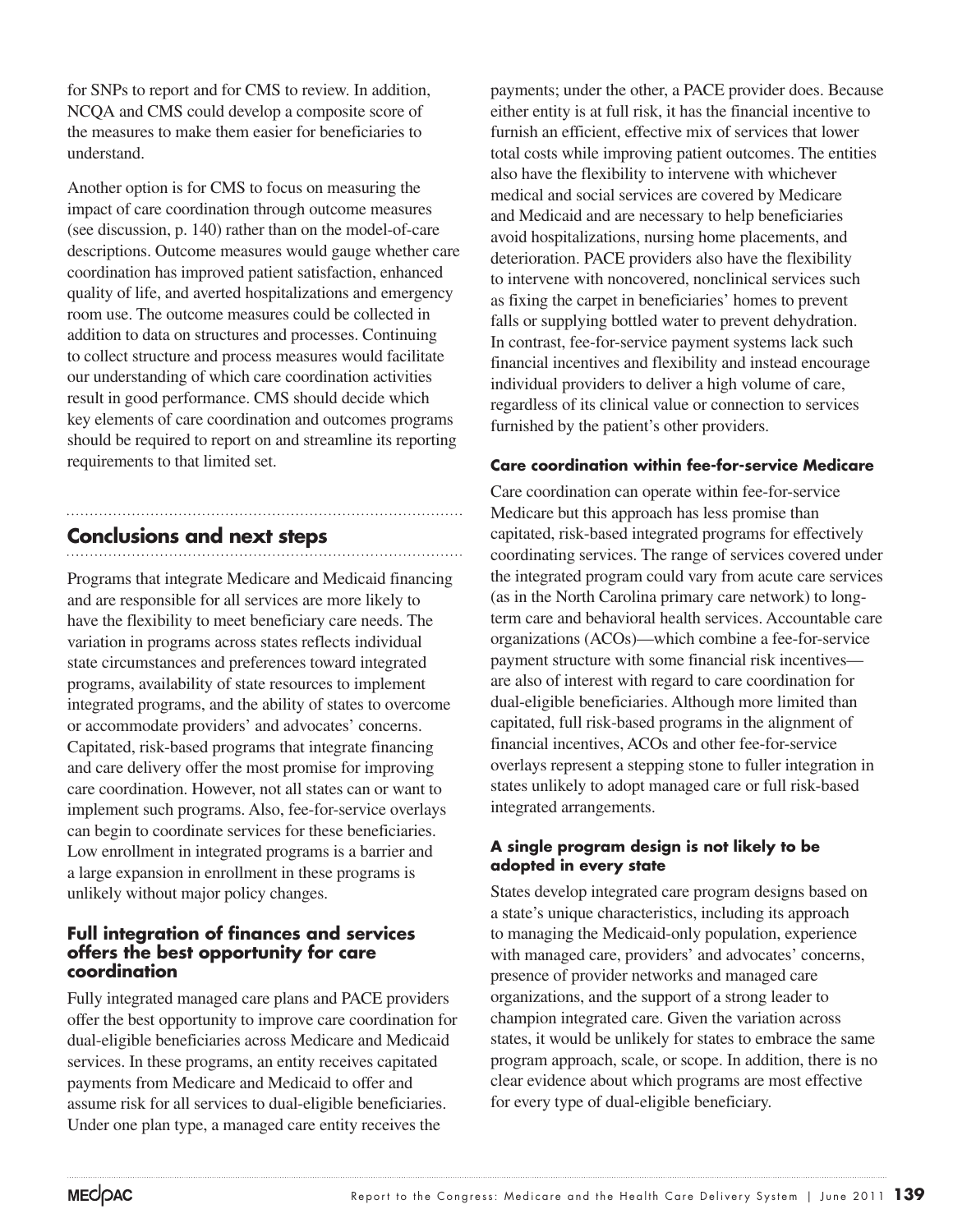Acknowledging that multiple designs might be needed to match the varying states' environments, the Federal Coordinated Health Care Office at CMS requested proposals from states to design and implement programs to coordinate the care for dual-eligible beneficiaries. CMS has funded 15 contracts to assist states in developing a range of integrated care program designs.

#### **Increasing differentiation among D–SNPs**

Recognizing that D–SNPs need to coordinate Medicaidfinanced services, CMS has begun to distinguish between fully integrated SNPs and other D–SNPs. PPACA defines a fully integrated D–SNP as a D–SNP with a capitated contract with a state to provide Medicaid benefits, including long-term care. SNPs that meet this definition and enroll patients with similar average frailty levels as PACE providers will receive a frailty adjustment.

CMS is also considering an initiative to promote enrollment in high-quality, fully integrated SNPs beginning in 2013. The fully integrated SNPs that qualify for this initiative may be eligible for flexibilities that would encourage care coordination and simplify administrative procedures. CMS has not determined how high quality will be defined, how enrollment in these plans will be promoted, or what types of flexibilities the qualifying SNPs will be eligible for. In our research on integrated programs, we found that PACE providers had more flexibility in how they used Medicare payments than SNPs because SNPs are not permitted to use Medicare dollars to cover non-health-care services and may be able to offer nonclinical services only if they are covered under **Medicaid** 

#### **Consistent set of outcome measures is needed to evaluate integrated programs**

Common performance measures are critical to evaluating alternative designs for integrated programs. The evaluation should include cost, administration, and quality measures. Cost measures should consider the total annual cost of all services to both programs. It is important to know, for

example, if a program that is narrow in scope has lowered its own spending but has shifted costs to services and providers beyond its purview. Administrative measures could evaluate the efficiency of program administration (medical loss ratio), call waiting times for enrollees, and disenrollment rates. Outcome measures could include patient satisfaction, quality of life, hospital admission and readmission rates, rates of emergency room use, institutionalization for long-term care, and medication errors. In its 2012 call letter, CMS outlined plans to add several outcome measures to the MA plan star ratings, including all-cause admission rates, risk-adjusted mortality rates, preventable hospitalizations, and serious reportable adverse events including hospital-acquired conditions. The collection and public reporting of these measures for integrated programs, MA plans, SNPs, and fee-for-service Medicare would allow for comparisons across programs. Beginning in 2012, all MA plans, including SNPs, have to submit encounter data that will allow some of these outcome measures to be calculated, including hospital admissions and readmissions and emergency room use. In addition, MA plans will begin reporting all-cause readmission rates in 2011.

In addition to outcome measures, programs should report on a consistent set of measures focused on care coordination activities. This set would need to measure activities associated with care transitions, medication reconciliation, patient education, utilization management, and coordination with Medicaid benefits.

#### **Next steps**

In the coming year, the Commission plans to continue its work identifying key elements of care coordination that should be components of any form of integrated care program. In addition, it plans to explore the key elements of provider-based models of integrated care. Last, the Commission will examine an opt-out policy to increase enrollment in integrated programs and whether one could be designed to minimize the risks for providers and beneficiaries, while ensuring beneficiary protections. ■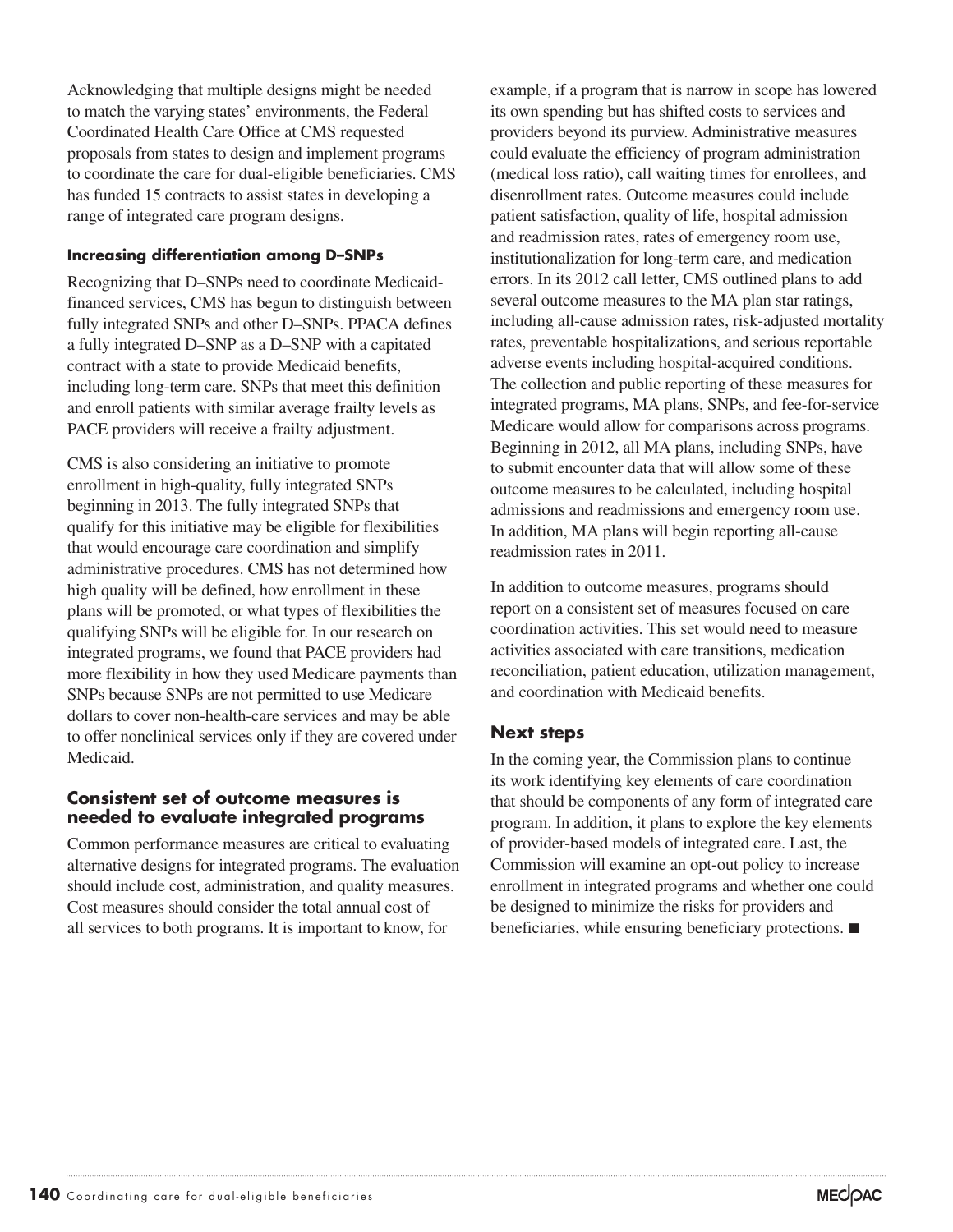# **Endnotes**

- 1 PACE coordinates all services for dual-eligible beneficiaries who require the level of care furnished in a nursing home, referred to as nursing-home certifiable. Currently, there are 75 PACE providers around the country, enrolling more than 18,000 dual-eligible beneficiaries (National PACE Association 2010).
- 2 The other two types of SNPs—institutional SNPs and chronic SNPs—may also enroll dual-eligible beneficiaries. Some individual institutional or chronic SNPs enroll mostly dualeligible beneficiaries.
- 3 In the medical home model, primary care practitioners are typically paid an extra fee on a per member per month basis to coordinate care for patients between visits and across providers.